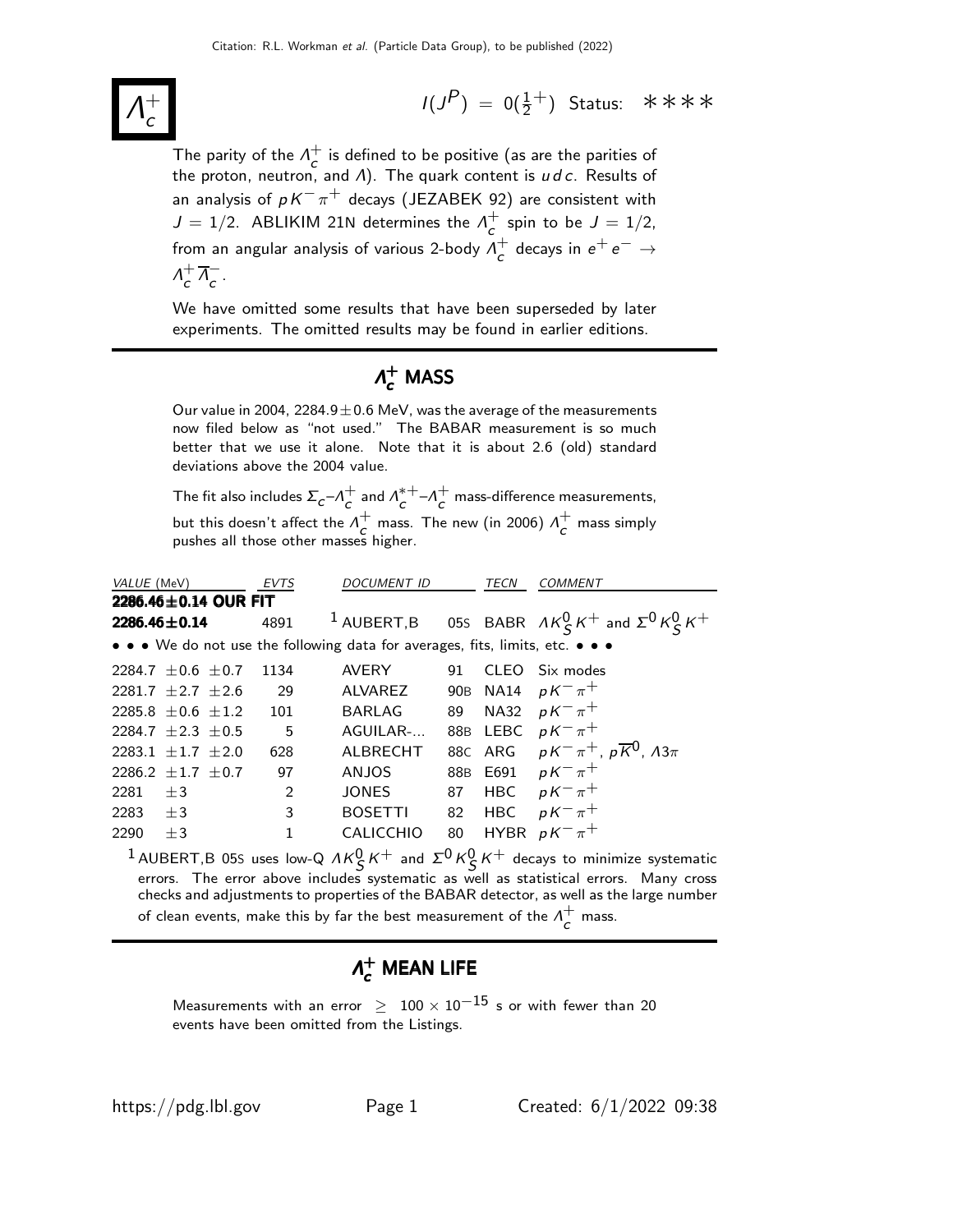|     | <i>VALUE</i> $(10^{-15} s)$ |                         | <b>EVTS</b> | <b>DOCUMENT ID</b>                                                            |    | <b>TECN</b> | <i>COMMENT</i>                                                                     |
|-----|-----------------------------|-------------------------|-------------|-------------------------------------------------------------------------------|----|-------------|------------------------------------------------------------------------------------|
|     |                             |                         |             |                                                                               |    |             | 201.5± 2.7 OUR AVERAGE Error includes scale factor of 1.6. See the ideogram below. |
|     |                             | $202.1 \pm 1.7 \pm 0.9$ | 304k        |                                                                               |    |             | <sup>1</sup> AAIJ 19AG LHCB $\Lambda_c^+ \rightarrow pK^-\pi^+$                    |
|     |                             | $204.6 \pm 3.4 \pm 2.5$ | 8034        | LINK                                                                          |    |             | 02c FOCS $\Lambda_c^+ \rightarrow pK^-\pi^+$                                       |
|     |                             | $198.1 \pm 7.0 \pm 5.6$ | 1630        |                                                                               |    |             | KUSHNIR 01 SELX $\Lambda_{\alpha}^{\pm} \rightarrow pK^{-}\pi^{+}$                 |
|     |                             | $179.6 \pm 6.9 \pm 4.4$ | 4749        | <b>MAHMOOD</b>                                                                |    |             | 01 CLE2 $e^+e^- \approx \Upsilon(4S)$                                              |
|     | $215 + 16 + 8$              |                         | 1340        | <b>FRABETTI</b>                                                               |    |             | 93D E687 $\gamma$ Be, $\Lambda_c^+ \rightarrow pK^- \pi^+$                         |
|     |                             |                         |             | • • • We do not use the following data for averages, fits, limits, etc. • • • |    |             |                                                                                    |
| 180 | $\pm 30 \pm 30$             |                         | 29          | <b>ALVAREZ</b>                                                                | 90 |             | NA14 $\gamma$ , $\Lambda_c^+ \rightarrow pK^- \pi^+$                               |
| 200 | $\pm 30$                    | ±30                     | 90          | <b>FRABETTI</b>                                                               | 90 |             | E687 $\gamma$ Be, $\Lambda_c^+ \to pK^-\pi^+$                                      |
|     | 196 $^{+23}_{-20}$          |                         | 101         | <b>BARLAG</b>                                                                 | 89 |             | NA32 $pK^{-}\pi^{+}$ + c.c.                                                        |
| 220 | $+30$                       | $+20$                   | 97          | <b>ANJOS</b>                                                                  |    |             | 88B E691 $pK^{-}\pi^{+}$ + c.c.                                                    |



 $^1$  AAIJ 19AG reports  $[$ A $^+_c$  $\frac{1}{c}$  MEAN LIFE] / [ $D^\pm$  MEAN LIFE] = 0.1956  $\pm$  0.0010  $\pm$  0.0013 which we multiply by our best value  $D^\pm$  MEAN LIFE =  $(1.033\pm 0.005)\times 10^{-12}$  s. Our first error is their experiment's error and our second error is the systematic error from using our best value.

 $\Lambda^+$  $\mathsf{C}^{\top}$  mean life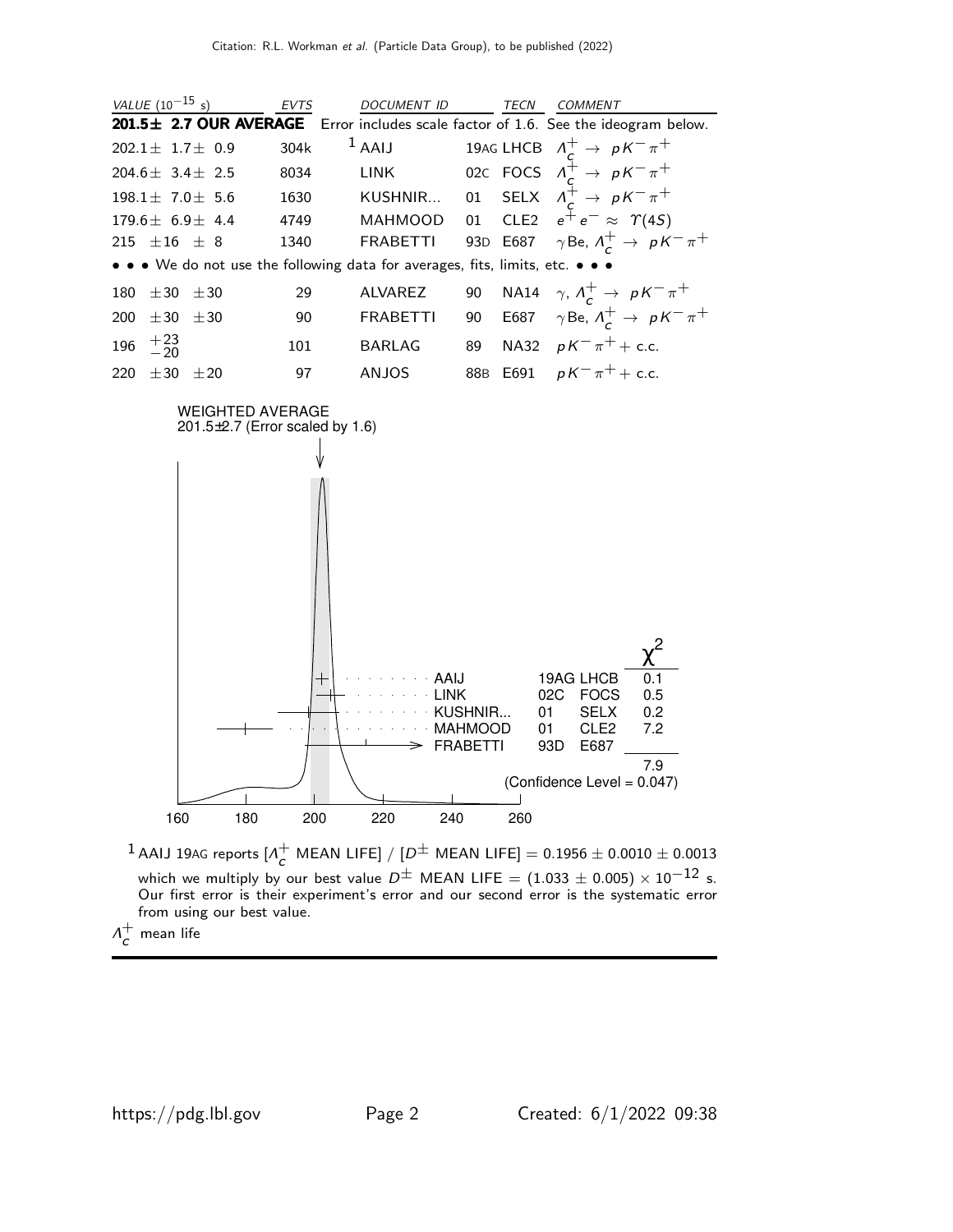### $Λ^+$  $\vec{c}$  DECAY MODES

Branching fractions marked with a footnote, e.g. [a], have been corrected for decay modes not observed in the experiments. For example, the submode fraction  $\Lambda^+_c\to -\rho\overline{K}^*(892)^0$  seen in  $\Lambda^+_c\to -\rho\overline{K}^-\pi^+$  has been multiplied up to include  $\overline{K}^{*}(892)^{\overline{0}}\rightarrow \overline{K}{}^{\overline{0}}\pi^{\overline{0}}$  decays.

|      |                              | Scale factor/    |
|------|------------------------------|------------------|
| Mode | Fraction $(\Gamma_i/\Gamma)$ | Confidence level |

## Hadronic modes with a  $p$  or n:  $S = -1$  final states

| $\Gamma_1$            | $pK_{\mathcal{S}}^0$                                       |                   | $(1.59 \pm 0.08)\%$            | $S = 1.1$ |
|-----------------------|------------------------------------------------------------|-------------------|--------------------------------|-----------|
| $\Gamma_2$            | $pK^{-}\pi^{+}$                                            |                   | $(6.28 \pm 0.32)\%$            | $S = 1.4$ |
| $\Gamma_3$            | $p\overline{K}^*(892)^0$                                   |                   | [a] $(1.96 \pm 0.27)\%$        |           |
| $\Gamma_4$            | $\Delta(1232)^{++}$ K $^-$                                 |                   | $(1.08 \pm 0.25)\%$            |           |
| $\Gamma_5$            | $\Lambda(1520)\pi^+$                                       | $\lceil a \rceil$ | $(2.2 \pm 0.5) \%$             |           |
| $\Gamma_6$            | $\rho\,K^-\,\pi^+$ nonresonant                             |                   | $(3.5 \pm 0.4) \%$             |           |
| $\Gamma_7$            |                                                            |                   | $(1.97 \pm 0.13)\%$            | $S = 1.1$ |
| $\Gamma_8$            |                                                            |                   | $(1.82 \pm 0.25)\%$            |           |
| $\Gamma$ <sub>9</sub> | $p\frac{K^0_S\pi^0}{n\frac{K^0_S\pi^+}{K^0\eta}}$          |                   | $(8.3 \pm 1.8) \times 10^{-3}$ |           |
| $\Gamma_{10}$         | $pK_{\mathcal{S}}^{0}\pi^{+}\pi^{-}$                       |                   | $(1.60 \pm 0.12)\%$            | $S = 1.1$ |
|                       | $\Gamma_{11}$ $pK^{-}\pi^{+}\pi^{0}$                       |                   | $(4.46 \pm 0.30)\%$            | $S = 1.5$ |
|                       | $\Gamma_{12}$ $pK^*(892)^{-}\pi^+$                         |                   | [a] $(1.4 \pm 0.5)$ %          |           |
|                       | $\Gamma_{13}$ $p(K^-\pi^+)$ <sub>nonresonant</sub> $\pi^0$ |                   | $(4.6 \pm 0.8)$ %              |           |
|                       | $\Gamma_{14}$ $\Delta(1232)\overline{K}^*(892)$            |                   | seen                           |           |
|                       | $\Gamma_{15}$ $pK^-2\pi^+\pi^-$                            |                   | $(1.4 \pm 0.9) \times 10^{-3}$ |           |
|                       | $\Gamma_{16}$ $pK^{-}\pi^{+}2\pi^{0}$                      |                   | $(1.0 \pm 0.5) \%$             |           |
|                       |                                                            |                   |                                |           |

### Hadronic modes with a  $p: S = 0$  final states

| $\Gamma_{17}$ $\rho \pi^0$ |                                          | < 8                                  | $\times$ 10 $^{-5}$ CL=90%       |             |
|----------------------------|------------------------------------------|--------------------------------------|----------------------------------|-------------|
| $\Gamma_{18}$ p $\eta$     |                                          |                                      | $(1.42 \pm 0.12) \times 10^{-3}$ |             |
|                            | $\Gamma_{19}$ $p\omega(782)^{0}$         |                                      | $(8.3 \pm 1.1) \times 10^{-4}$   |             |
|                            | $\Gamma_{20}$ $p\pi^{+}\pi^{-}$          |                                      | $(4.61 \pm 0.28) \times 10^{-3}$ |             |
|                            | $\Gamma_{21}$ pf <sub>0</sub> (980)      | [a] $(3.5 \pm 2.3) \times 10^{-3}$   |                                  |             |
|                            | $\Gamma_{22}$ $p2\pi^+2\pi^-$            |                                      | $(2.3 \pm 1.4) \times 10^{-3}$   |             |
|                            | $\Gamma_{23}$ $pK^{+}K^{-}$              |                                      | $(1.06 \pm 0.06) \times 10^{-3}$ |             |
|                            | $\Gamma_{24}$ $p\phi$                    | [a] $(1.06 \pm 0.14) \times 10^{-3}$ |                                  |             |
|                            | $\Gamma_{25}$ $pK^{+}K^{-}$ non- $\phi$  |                                      | $(5.3 \pm 1.2) \times 10^{-4}$   |             |
|                            | $\Gamma_{26}$ $p\phi\pi^0$               |                                      | $(10 \pm 4) \times 10^{-5}$      |             |
|                            | $\Gamma_{27}$ $pK^+K^-\pi^0$ nonresonant |                                      | $< 6.3$ $\times 10^{-5}$         | $CL = 90\%$ |

## Hadronic modes with a hyperon:  $S = -1$  final states

| $\Gamma_{28}$ $\Lambda \pi^+$                                                | $(1.30 \pm 0.07)$ % |                                | $S = 1.1$   |
|------------------------------------------------------------------------------|---------------------|--------------------------------|-------------|
| $\Gamma_{29}$ $\Lambda(1670)\pi^+$ , $\Lambda(1670) \rightarrow \eta\Lambda$ |                     | $(3.5 \pm 0.5) \times 10^{-3}$ |             |
| $\Gamma_{30}$ $A\pi^{+}\pi^{0}$                                              | $(7.1 \pm 0.4) \%$  |                                | $S = 1.1$   |
| $\Gamma_{31}$ $\Lambda \rho^+$                                               |                     |                                | $CL = 95\%$ |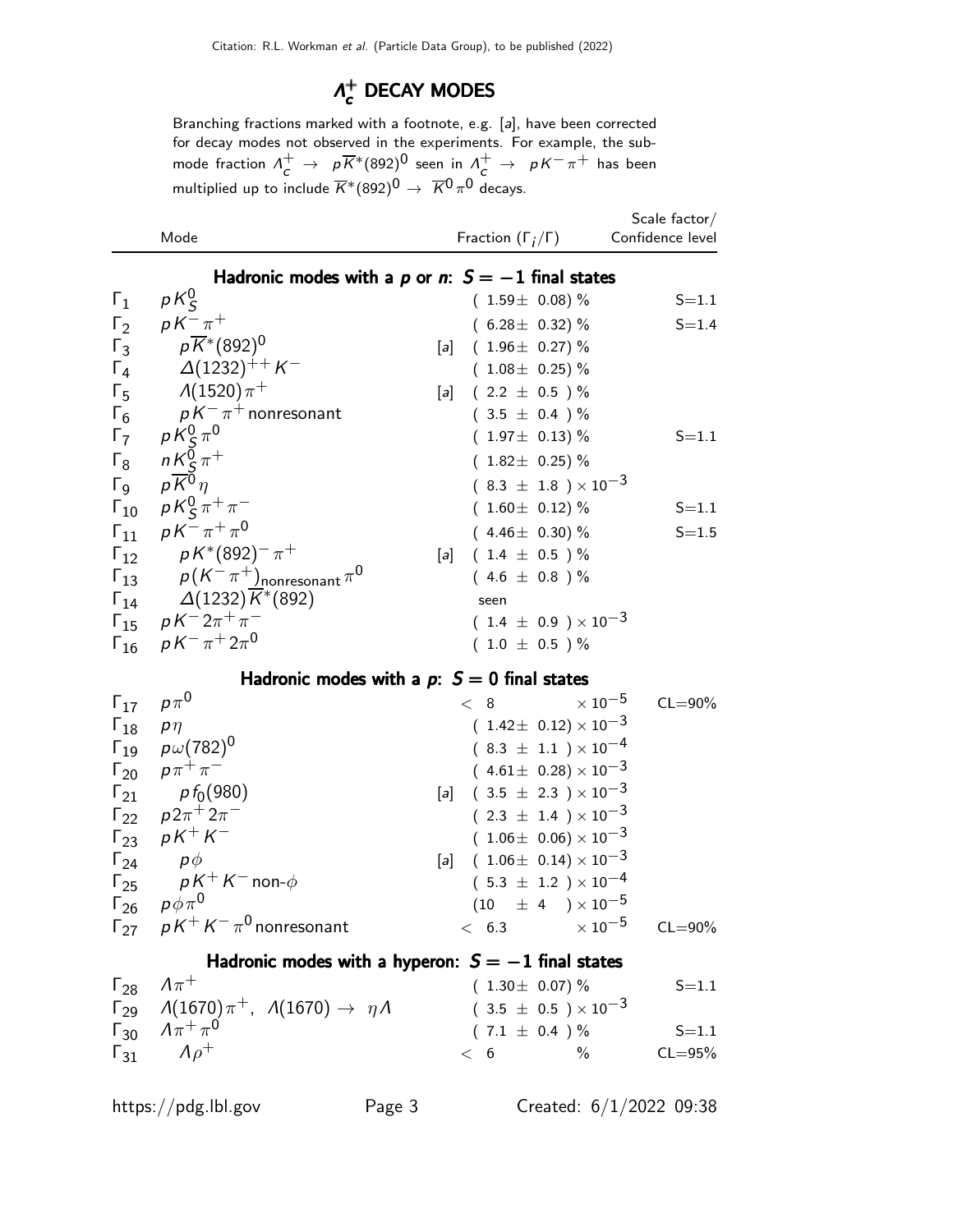| Γ <sub>3</sub>  | $A\pi^- 2\pi^+$                                                    | (3.64 ± 0.29 % S=1.4                |       |
|-----------------|--------------------------------------------------------------------|-------------------------------------|-------|
| Γ <sub>33</sub> | $\Sigma(1385)^{-} \pi^+ \pi^-$ , $\Sigma^{*+} \rightarrow$         | (7.6 ± 1.4) × 10 <sup>-3</sup>      |       |
| Γ <sub>34</sub> | $\Sigma(1385)^{+} \pi^0$ , $\Sigma^{*+} \rightarrow \Lambda \pi^-$ | (7.6 ± 1.4) × 10 <sup>-3</sup>      |       |
| Γ <sub>35</sub> | $A\pi^+ \rho^0$                                                    | (1.5 ± 0.6) %                       |       |
| Γ <sub>36</sub> | $\Lambda \pi^- 2\pi^+$ nonresonant                                 | (1.5 ± 0.6) %                       |       |
| Γ <sub>37</sub> | $A\pi^- \pi^0 2\pi^+$ total                                        | (2.3 ± 0.8) %                       |       |
| Γ <sub>40</sub> | $\Sigma(1385)^{+} \eta$                                            | [a] (1.84 ± 0.26) %                 |       |
| Γ <sub>41</sub> | $A\pi^+$                                                           | [b] (1.84 ± 0.2) × 10 <sup>-3</sup> |       |
| Γ <sub>42</sub> | $\Lambda K^+$                                                      | [c] (1.5 ± 0.5) %                   |       |
| Γ <sub>43</sub> | $\Lambda K^+$                                                      | [d] (1.5 ± 0.5) × 10 <sup>-3</sup>  |       |
| Γ <sub>44</sub> | $\Xi(1690)^0 K^+$ , $\Xi^{*0} \rightarrow \Lambda \overline{K}^0$  | (1.29 ± 0.07) %                     | S=1.1 |
| Γ <sub>45</sub> |                                                                    |                                     |       |

 $\Gamma_{69}$  Σ<sup>0</sup> K<sup>+</sup> π<sup>+</sup> π  $(3.2 \pm 0.6) \times 10^{-4}$  CL=90%  $\Gamma_{70}$   $\Sigma^+ K^+ \pi$  $-$  (  $2.1 \pm 0.6$  )  $\times 10^{-3}$  $\Gamma_{71}$   $\Sigma^+ K^*(892)^0$  $[a]$  ( 3.5  $\pm$  1.0 )  $\times$  10<sup>-3</sup>  $\Gamma_{72}$   $\Sigma^- K^+ \pi$  $\frac{1.2}{\times 10^{-3}}$  CL=90%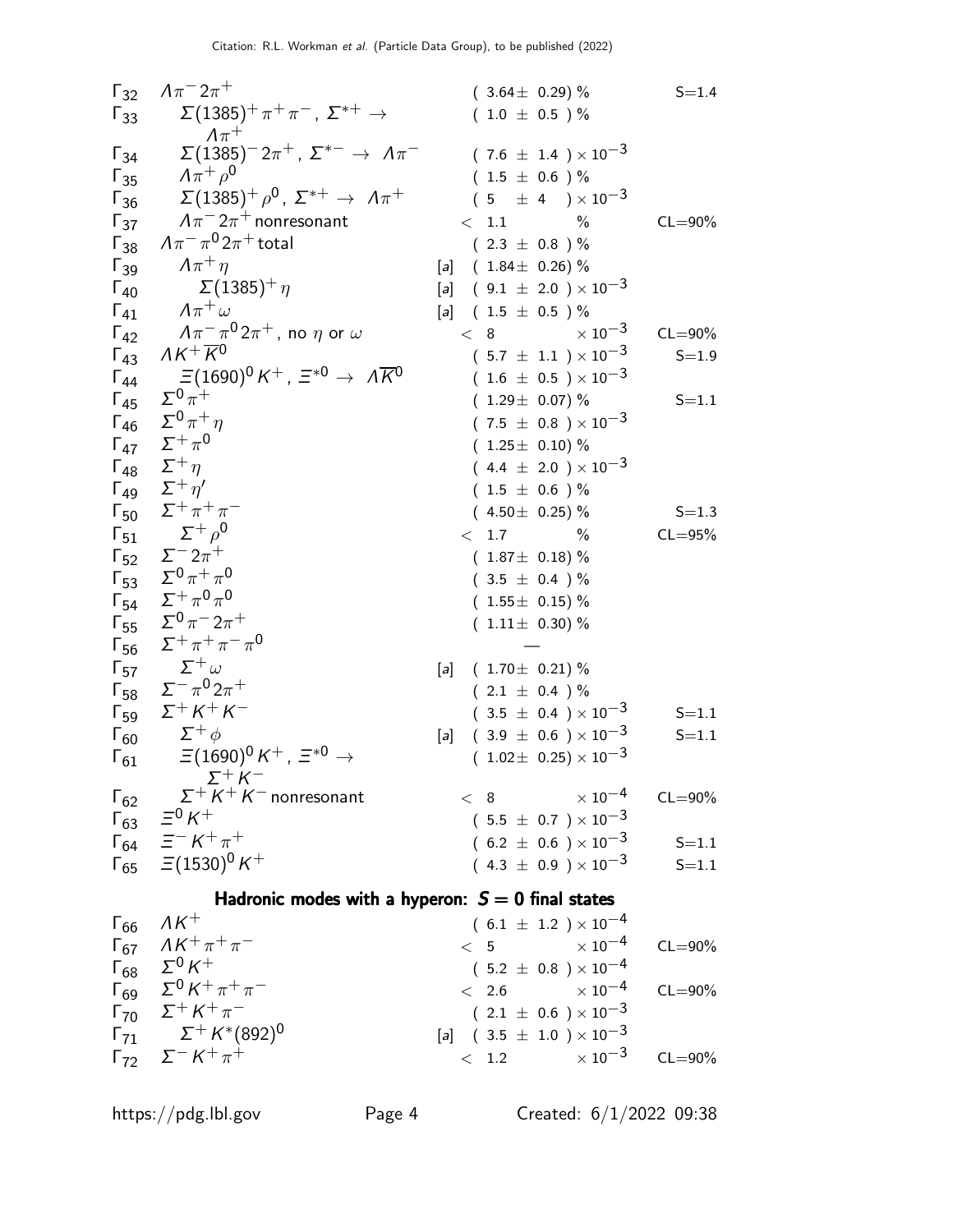Doubly Cabibbo-suppressed modes

| $\Gamma_{73}$ $pK^{+}\pi^{-}$         | $(1.11 \pm 0.18) \times 10^{-4}$ |
|---------------------------------------|----------------------------------|
|                                       | Semileptonic modes               |
| $\Gamma_{74}$ $Ae^{+} \nu_{e}$        | $(3.6 \pm 0.4) \%$               |
| $\Gamma_{75}$ $A\mu^{+}\nu_{\mu}$     | $(3.5 \pm 0.5) \%$               |
|                                       | Inclusive modes                  |
| $\Gamma_{76}$ $e^+$ anything          | $(3.95 \pm 0.35)\%$              |
| $\Gamma_{77}$ p anything              | $(50 \pm 16)$ %                  |
| $\Gamma_{78}$ <i>n</i> anything       | $(50 + 16)$ %                    |
| $\Gamma_{79}$ A anything              | $(38.2 + \frac{2.9}{2.4})$ %     |
| $\Gamma_{80}$ K <sub>S</sub> anything | $(9.9 \pm 0.7) \%$               |
| $\Gamma_{81}$ 3prongs                 | $(24 \pm 8) \%$                  |

## $\Delta C = 1$  weak neutral current (C1) modes, or Lepton Family number  $(LF)$ , or Lepton number  $(L)$ , or Baryon number  $(B)$  violating modes

| $\Gamma_{82}$ $\rho e^+ e^-$             | C <sub>1</sub> | < 5.5         | $\times$ 10 $^{-6}$ | $CL = 90\%$             |
|------------------------------------------|----------------|---------------|---------------------|-------------------------|
| $\Gamma_{83}$ $p\mu^+\mu^-$ non-resonant | C <sub>1</sub> | < 7.7         |                     | $\times 10^{-8}$ CL=90% |
| $\Gamma_{84}$ $\rho e^{+} \mu^{-}$       | LF             | $\langle 9.9$ | $\times$ 10 $^{-6}$ | $CL = 90\%$             |
| $\Gamma_{85}$ $\rho e^{-} \mu^{+}$       | I F            | < 1.9         |                     | $\times 10^{-5}$ CL=90% |
| $\Gamma_{86}$ $\overline{p}2e^+$         | L.B            | < 2.7         |                     | $\times 10^{-6}$ CL=90% |
| $\Gamma_{87}$ $\overline{p}2\mu^+$       | L.B            | < 9.4         |                     | $\times 10^{-6}$ CL=90% |
| $\Gamma_{88}$ $\overline{p}e^+ \mu^+$    | L.B            | < 1.6         |                     | $\times 10^{-5}$ CL=90% |
| $\Gamma_{89}$ $\Sigma^- \mu^+ \mu^+$     |                | < 7.0         |                     | $\times 10^{-4}$ CL=90% |

[a] This branching fraction includes all the decay modes of the final-state resonance.

### CONSTRAINED FIT INFORMATION

An overall fit to 41 branching ratios uses 62 measurements and one constraint to determine 21 parameters. The overall fit has a  $\chi^2=$  47.4 for 42 degrees of freedom.

The following off-diagonal array elements are the correlation coefficients  $\left<\delta x_i\delta x_j\right>$ / $(\delta x_i\cdot\delta x_j)$ , in percent, from the fit to the branching fractions,  $x_i$   $\;\equiv$  $\Gamma_i/\Gamma_{\rm total}$ . The fit constrains the  $x_i$  whose labels appear in this array to sum to one.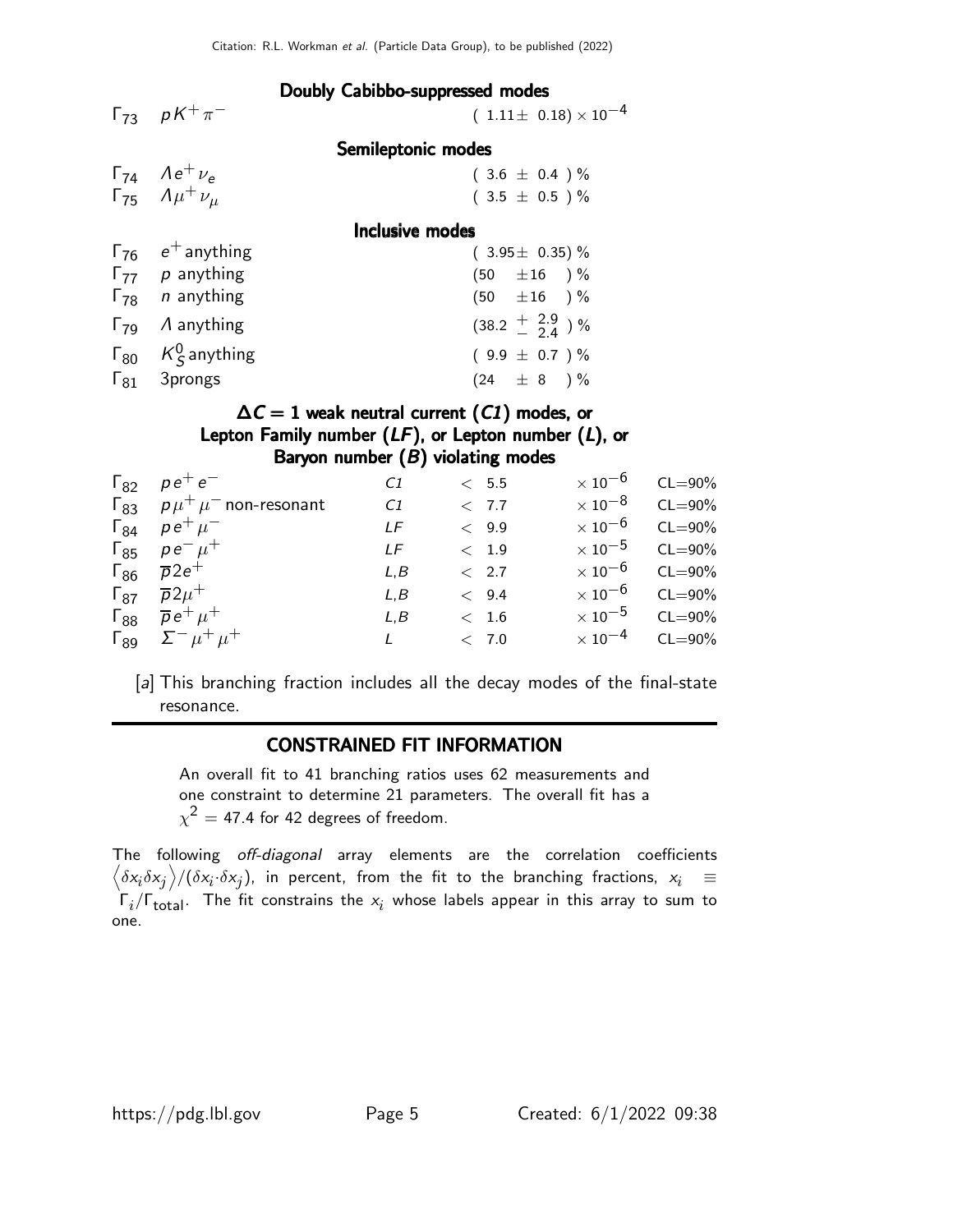| $x_2$    | 54               |          |                  |                  |                  |                         |                  |                  |                         |                  |
|----------|------------------|----------|------------------|------------------|------------------|-------------------------|------------------|------------------|-------------------------|------------------|
| $x_7$    | 46               | 55       |                  |                  |                  |                         |                  |                  |                         |                  |
| $x_{10}$ | 44               | 64       | 39               |                  |                  |                         |                  |                  |                         |                  |
| $x_{11}$ | 51               | 61       | 40               | 60               |                  |                         |                  |                  |                         |                  |
| $x_{28}$ | 54               | 66       | 44               | 42               | 43               |                         |                  |                  |                         |                  |
| $x_{30}$ | 45               | 61       | 41               | 38               | 36               | 65                      |                  |                  |                         |                  |
| $x_{32}$ | 51               | 37       | 28               | 41               | 60               | 45                      | 36               |                  |                         |                  |
| $x_{43}$ | 16               | 22       | 14               | 14               | 14               | 26                      | 19               | 12               |                         |                  |
| $x_{45}$ | 51               | 55       | 38               | 37               | 40               | 74                      | 58               | 44               | 20                      |                  |
| $x_{47}$ | 38               | 39       | 30               | 25               | 29               | 34                      | 33               | 23               | $10\,$                  | 29               |
| $x_{50}$ | 51               | 88       | 50               | 60               | 61               | 59                      | 55               | 39               | 20                      | 50               |
| $x_{52}$ | 5                | 9        | 5                | $\boldsymbol{6}$ | $\boldsymbol{6}$ | $\boldsymbol{6}$        | $\boldsymbol{6}$ | $\mathfrak{Z}$   | $\sqrt{2}$              | 5                |
| $x_{55}$ | 13               | 14       | $\overline{9}$   | 12               | 15               | 13                      | 11               | 20               | $\overline{\mathbf{4}}$ | 12               |
| $x_{57}$ | 19               | 30       | 18               | 23               | 26               | 19                      | 18               | 18               | 6                       | 16               |
| $x_{59}$ | 23               | 41       | 23               | 28               | 28               | 27                      | 25               | 18               | 9                       | 23               |
| $x_{60}$ | 19               | 32       | 19               | 22               | 23               | 22                      | 20               | 14               | $\overline{7}$          | 18               |
| $x_{63}$ | $\,8\,$          | 15       | 8                | 10               | $\boldsymbol{9}$ | 10                      | $\boldsymbol{9}$ | $\boldsymbol{6}$ | 3                       | 8                |
| $x_{64}$ | 29               | 39       | 25               | 25               | 25               | 51                      | 35               | 24               | 14                      | 38               |
| $x_{65}$ | $\boldsymbol{6}$ | 11       | $\boldsymbol{6}$ | $\overline{7}$   | $\overline{7}$   | $\overline{7}$          | $\overline{7}$   | 4                | $\overline{c}$          | $\boldsymbol{6}$ |
|          | $x_1$            | $x_2$    | $x_7$            | $x_{10}$         | $x_{11}$         | $x_{28}$                | $x_{30}$         | $x_{32}$         | $x_{43}$                | $x_{45}$         |
| $x_{50}$ | 36               |          |                  |                  |                  |                         |                  |                  |                         |                  |
| $x_{52}$ | $\pmb{4}$        | 8        |                  |                  |                  |                         |                  |                  |                         |                  |
| $x_{55}$ | $\overline{7}$   | 14       | $\mathbf 1$      |                  |                  |                         |                  |                  |                         |                  |
| $x_{57}$ | 14               | 29       | 3                | 5                |                  |                         |                  |                  |                         |                  |
| $x_{59}$ | 17               | 45       | 4                | $\boldsymbol{6}$ | 13               |                         |                  |                  |                         |                  |
| $x_{60}$ | 13               | 37       | 3                | 5                | 11               | 16                      |                  |                  |                         |                  |
| $x_{63}$ | $\boldsymbol{6}$ | 13       | $\mathbf{1}$     | $\overline{c}$   | 5                | $\boldsymbol{6}$        | 5                |                  |                         |                  |
| $x_{64}$ | 19               | 34       | 4                | $\overline{7}$   | 11               | 16                      | 13               | 6                |                         |                  |
| $x_{65}$ | 4                | 10       | $\mathbf 1$      | $\overline{c}$   | 3                | $\overline{\mathbf{4}}$ | 4                | $\overline{c}$   | 4                       |                  |
|          | $x_{47}$         | $x_{50}$ | $x_{52}$         | $x_{55}$         | $x_{57}$         | $x_{59}$                | $x_{60}$         | $x_{63}$         | $x_{64}$                |                  |

### $Λ^+_{c}$  $_{c}^{+}$  BRANCHING RATIOS

A few really obsolete results have been omitted.

| Hadronic modes with a $p: S = -1$ final states |      |                                                                                               |  |      |                           |                   |  |  |  |
|------------------------------------------------|------|-----------------------------------------------------------------------------------------------|--|------|---------------------------|-------------------|--|--|--|
| $\Gamma(pK_S^0)/\Gamma_{\text{total}}$         |      |                                                                                               |  |      |                           | $\Gamma_1/\Gamma$ |  |  |  |
| VALUE $(\% )$                                  | EVTS | DOCUMENT ID                                                                                   |  | TECN | <b>COMMENT</b>            |                   |  |  |  |
|                                                |      | 1.59±0.08 OUR FIT Error includes scale factor of 1.1.                                         |  |      |                           |                   |  |  |  |
|                                                |      | <b>1.52±0.08±0.03</b> 1243 ABLIKIM 16 BES3 $e^+e^- \rightarrow A_c\overline{A}_c$ , 4.599 GeV |  |      |                           |                   |  |  |  |
| https://pdg.lbl.gov                            |      | Page 6                                                                                        |  |      | Created: $6/1/2022$ 09:38 |                   |  |  |  |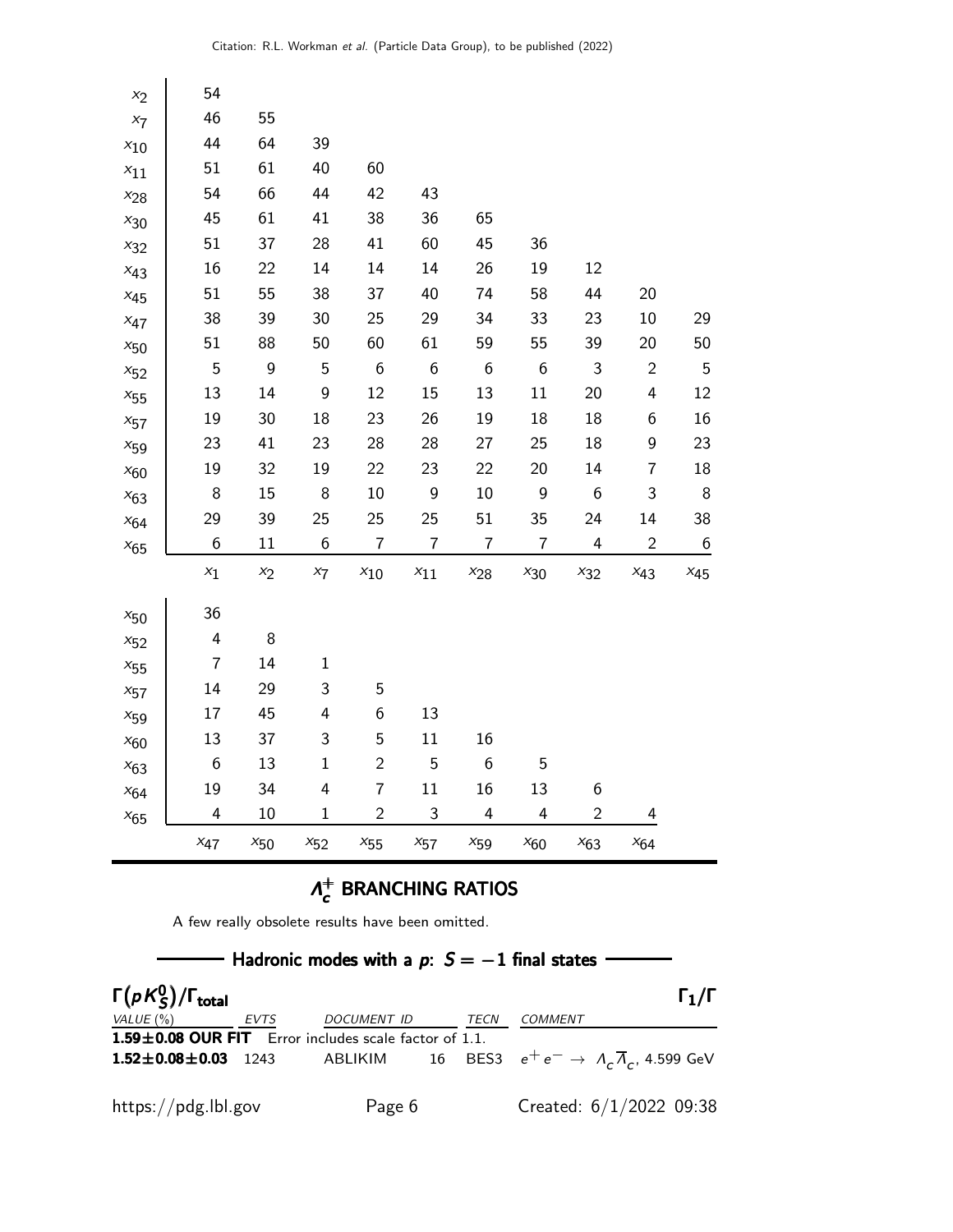|                                                                                                            | Citation: R.L. Workman et al. (Particle Data Group), to be published (2022) |                                            |      |                |                                                                                                                                                                                                                     |                     |
|------------------------------------------------------------------------------------------------------------|-----------------------------------------------------------------------------|--------------------------------------------|------|----------------|---------------------------------------------------------------------------------------------------------------------------------------------------------------------------------------------------------------------|---------------------|
| $\Gamma(pK_S^0)/\Gamma(pK^-\pi^+)$                                                                         |                                                                             |                                            |      |                |                                                                                                                                                                                                                     | $\Gamma_1/\Gamma_2$ |
|                                                                                                            |                                                                             |                                            |      |                | Measurements given as a $\overline{K}^0$ ratio have been divided by 2 to convert to a $\kappa_S^0$ ratio.                                                                                                           |                     |
| VALUE<br>$0.254 \pm 0.012$ OUR FIT Error includes scale factor of 1.4.                                     | EVTS                                                                        | <b>DOCUMENT ID</b>                         |      |                | <u>__ TECN __ COMMENT</u>                                                                                                                                                                                           |                     |
| $0.234 \pm 0.020$ OUR AVERAGE                                                                              |                                                                             |                                            |      |                |                                                                                                                                                                                                                     |                     |
| $0.23 \pm 0.01 \pm 0.02$                                                                                   | 1025                                                                        |                                            |      |                | ALAM 98 CLE2 $e^+e^- \approx \varUpsilon(4S)$                                                                                                                                                                       |                     |
| $0.22 \pm 0.04 \pm 0.03$                                                                                   | 133                                                                         |                                            |      |                | AVERY $91$ CLEO $e^+e^-$ 10.5 GeV                                                                                                                                                                                   |                     |
| $0.28 \pm 0.09 \pm 0.07$                                                                                   | 45                                                                          |                                            |      |                | ANJOS 90 E691 $\gamma$ Be 70–260 GeV                                                                                                                                                                                |                     |
| $0.31 \pm 0.08 \pm 0.02$                                                                                   | 73                                                                          |                                            |      |                | ALBRECHT 88c ARG $e^+e^-$ 10 GeV                                                                                                                                                                                    |                     |
| $\Gamma(pK^{-}\pi^{+})/\Gamma_{\text{total}}$                                                              |                                                                             |                                            |      |                |                                                                                                                                                                                                                     | $\Gamma_2/\Gamma$   |
| VALUE (%)                                                                                                  | EVTS                                                                        | DOCUMENT ID                                | TECN | <b>COMMENT</b> |                                                                                                                                                                                                                     |                     |
| 6.28±0.32 OUR FIT Error includes scale factor of 1.4.                                                      |                                                                             |                                            |      |                |                                                                                                                                                                                                                     |                     |
| 6.3 ±0.5 OUR AVERAGE Error includes scale factor of 2.0.                                                   |                                                                             |                                            |      |                |                                                                                                                                                                                                                     |                     |
| $5.84 \pm 0.27 \pm 0.23$ 6.3k                                                                              |                                                                             |                                            |      |                | ABLIKIM 16 BES3 $e^+e^- \rightarrow \Lambda_c \overline{\Lambda}_c$ , 4.599 GeV                                                                                                                                     |                     |
| 6.84 ± 0.24 $^{+0.21}_{-0.27}$ 1.4k <sup>1</sup> ZUPANC 14 BELL $e^+e^- \to D^{(*)-} \bar{p} \pi^+$ recoil |                                                                             |                                            |      |                |                                                                                                                                                                                                                     |                     |
| • • • We do not use the following data for averages, fits, limits, etc. • • •                              |                                                                             |                                            |      |                |                                                                                                                                                                                                                     |                     |
| 5.0 $\pm 1.3$                                                                                              | $2$ PDG                                                                     | 02                                         |      |                | See footnote                                                                                                                                                                                                        |                     |
| branching fraction.                                                                                        | from 2002 through 2014 for how this value was obtained. It is now obsolete. |                                            |      |                | <sup>1</sup> This ZUPANC 14 value is the FIRST-EVER model-independent measurement of a $\Lambda_c^+$<br><sup>2</sup> See the note by P. Burchat, " $\Lambda_c^+$ Branching Fractions," in any edition of the Review |                     |
| $\Gamma(p\overline{K}^*(892)^0)/\Gamma(pK^-\pi^+)$                                                         | Unseen decay modes of the $\overline{K}^{*}(892)^{0}$ are included.         |                                            |      |                |                                                                                                                                                                                                                     | $\Gamma_3/\Gamma_2$ |
| VALUE                                                                                                      | EVTS                                                                        | <u>DOCUMENT ID _______ TECN __ COMMENT</u> |      |                |                                                                                                                                                                                                                     |                     |
| $0.31 \pm 0.04$ OUR AVERAGE                                                                                |                                                                             |                                            |      |                |                                                                                                                                                                                                                     |                     |
| $0.29 \pm 0.04 \pm 0.03$                                                                                   |                                                                             | $1$ AITALA                                 |      |                | 00 E791 $\pi$ <sup>-</sup> N, 500 GeV                                                                                                                                                                               |                     |
| $0.35 + 0.06 + 0.03$                                                                                       | 39                                                                          | BOZEK                                      | 93   |                | NA32 $\pi$ <sup>-</sup> Cu 230 GeV                                                                                                                                                                                  |                     |
| $0.42 \pm 0.24$                                                                                            |                                                                             |                                            |      |                | 12 BASILE 81B CNTR $p p \rightarrow \Lambda_c^+ e^- X$                                                                                                                                                              |                     |
| • • • We do not use the following data for averages, fits, limits, etc. • • •                              |                                                                             |                                            |      |                |                                                                                                                                                                                                                     |                     |
| $0.35 \pm 0.11$                                                                                            |                                                                             | <b>BARLAG</b>                              |      |                | 90D NA32 See BOZEK 93                                                                                                                                                                                               |                     |
| $pK^{-}\pi^{+}$ decays.                                                                                    |                                                                             |                                            |      |                | $^{-1}$ AITALA 00 makes a coherent 5-dimensional amplitude analysis of 946 $\pm$ 38 $\Lambda_c^+$ $\rightarrow$                                                                                                     |                     |
| $\Gamma(\Delta(1232)^{++} K^-)/\Gamma(pK^-\pi^+)$<br>VALUE EVTS                                            |                                                                             | DOCUMENT ID TECN                           |      |                | <b>COMMENT</b>                                                                                                                                                                                                      | $\Gamma_4/\Gamma_2$ |

| <b>VALUE</b>                                              | EVTS | DOCUMENT ID                                               | TECN | <i>COMMENT</i>                                                                                               |
|-----------------------------------------------------------|------|-----------------------------------------------------------|------|--------------------------------------------------------------------------------------------------------------|
| 0.17±0.04 OUR AVERAGE Error includes scale factor of 1.1. |      |                                                           |      |                                                                                                              |
| $0.18 \pm 0.03 \pm 0.03$                                  |      | <sup>1</sup> AITALA 00 E791 $\pi$ <sup>-</sup> N, 500 GeV |      |                                                                                                              |
| $0.12 + 0.04 + 0.05$                                      | 14   | BOZEK 93                                                  |      | NA32 $\pi^-$ Cu 230 GeV                                                                                      |
| $0.40 \pm 0.17$                                           | 17   | <b>BASILE</b>                                             |      | 81B CNTR $p p \rightarrow \Lambda_c^+ e^- X$                                                                 |
|                                                           |      |                                                           |      | <sup>1</sup> AITALA 00 makes a coherent 5-dimensional amplitude analysis of 946 $\pm$ 38 $\Lambda_c^+$ $\to$ |
| $pK^{-}\pi^{+}$ decays.                                   |      |                                                           |      |                                                                                                              |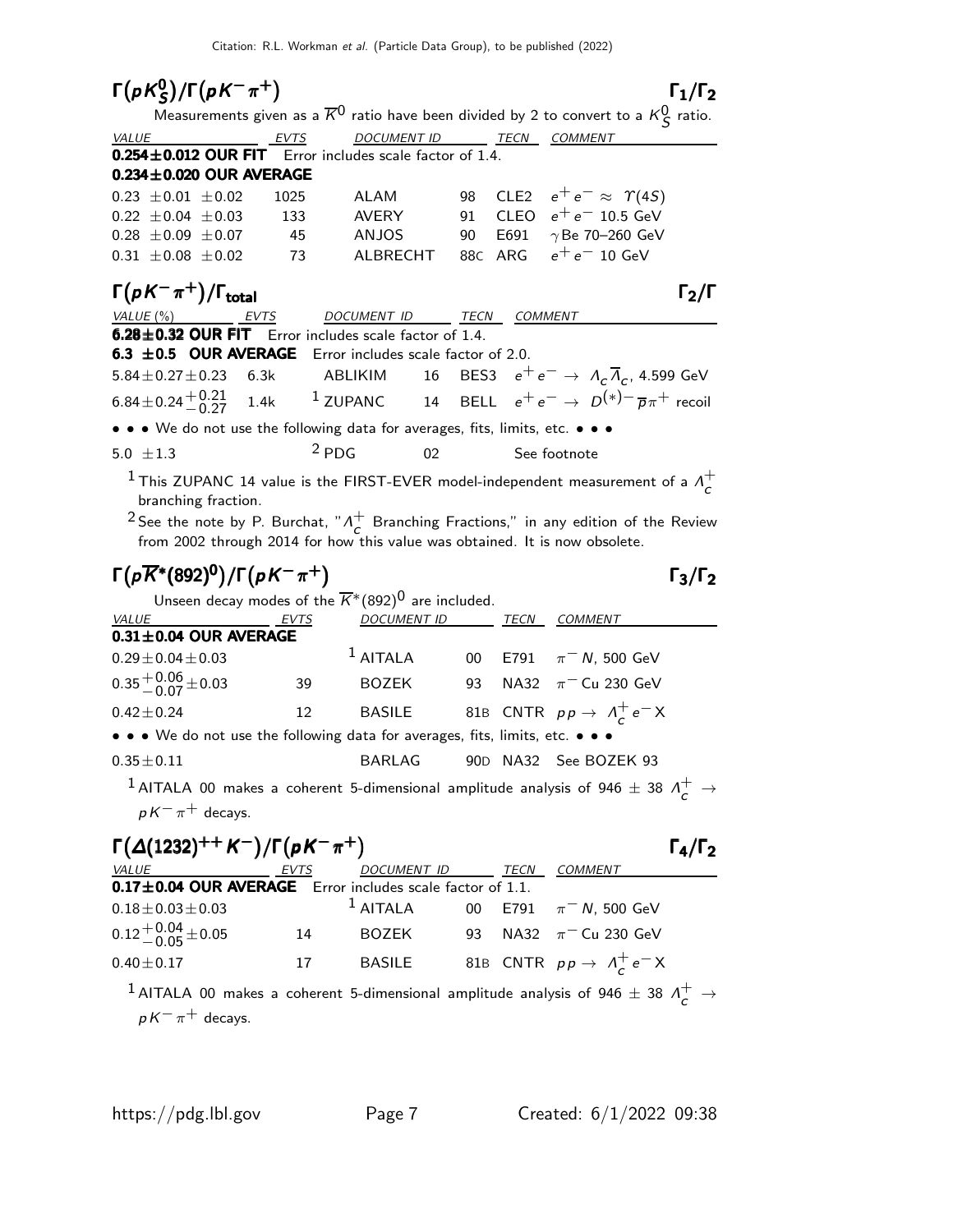| $\Gamma(A(1520)\pi^+)/\Gamma(\rho K^-\pi^+)$                                                                                            |      | Unseen decay modes of the $\Lambda(1520)$ are included.                                                                            |        |              |                                                                         | $\Gamma_5/\Gamma_2$      |
|-----------------------------------------------------------------------------------------------------------------------------------------|------|------------------------------------------------------------------------------------------------------------------------------------|--------|--------------|-------------------------------------------------------------------------|--------------------------|
| <b>VALUE</b>                                                                                                                            | EVTS | <b>DOCUMENT ID</b>                                                                                                                 |        |              | TECN COMMENT                                                            |                          |
| $0.35 \pm 0.08$ OUR AVERAGE                                                                                                             |      | $1$ AITALA                                                                                                                         | 00     | E791         |                                                                         |                          |
| $0.34 \pm 0.08 \pm 0.05$                                                                                                                |      |                                                                                                                                    |        |              | $\pi$ <sup>-</sup> N, 500 GeV                                           |                          |
| $0.40^{+0.18}_{-0.13}$ ± 0.09                                                                                                           | 12   | <b>BOZEK</b>                                                                                                                       | 93     | NA32         | $\pi$ <sup>-</sup> Cu 230 GeV                                           |                          |
| $^{-1}$ AITALA 00 makes a coherent 5-dimensional amplitude analysis of 946 $\pm$ 38 $\Lambda^+_{\cal C} \to$<br>$pK^{-}\pi^{+}$ decays. |      |                                                                                                                                    |        |              |                                                                         |                          |
| $\Gamma(pK^-\pi^+$ nonresonant)/ $\Gamma(pK^-\pi^+)$                                                                                    |      |                                                                                                                                    |        |              |                                                                         | $\Gamma_6/\Gamma_2$      |
| <b>VALUE</b>                                                                                                                            | EVTS | DOCUMENT ID                                                                                                                        |        | TECN         | COMMENT                                                                 |                          |
| $0.55 \pm 0.06$ OUR AVERAGE                                                                                                             |      |                                                                                                                                    |        |              |                                                                         |                          |
| $0.55 \pm 0.06 \pm 0.04$                                                                                                                |      | $1$ AITALA                                                                                                                         | $00\,$ | E791         | $\pi$ <sup>-</sup> N, 500 GeV                                           |                          |
| $0.56 + 0.07 + 0.05$                                                                                                                    | 71   | <b>BOZEK</b>                                                                                                                       | 93     | NA32         | $\pi$ <sup>-</sup> Cu 230 GeV                                           |                          |
| $^1$ AITALA 00 makes a coherent 5-dimensional amplitude analysis of 946 $\pm$ 38 $\Lambda^+_{\cal{C}} \rightarrow$                      |      |                                                                                                                                    |        |              |                                                                         |                          |
| $pK^{-}\pi^{+}$ decays.                                                                                                                 |      |                                                                                                                                    |        |              |                                                                         |                          |
| $\Gamma(\rho\,K^0_S\,\pi^0)/\Gamma_{\rm total}$                                                                                         |      |                                                                                                                                    |        |              |                                                                         | Г $_{\rm 7}/$ Г          |
| VALUE (%)                                                                                                                               | EVTS | DOCUMENT ID                                                                                                                        |        | TECN COMMENT |                                                                         |                          |
| $1.97\pm0.13$ OUR FIT                                                                                                                   |      | Error includes scale factor of 1.1.                                                                                                |        |              |                                                                         |                          |
| $1.87 \pm 0.13 \pm 0.05$                                                                                                                | 558  | 16<br>ABLIKIM                                                                                                                      |        |              | BES3 $e^+e^- \rightarrow A_c \overline{A}_c$ , 4.599 GeV                |                          |
| $\Gamma(pK_S^0\pi^0)/\Gamma(pK^-\pi^+)$                                                                                                 |      |                                                                                                                                    |        |              |                                                                         | $\Gamma_7/\Gamma_2$      |
|                                                                                                                                         |      | Measurements given as a $\overline{K}^0$ ratio have been divided by 2 to convert to a $\kappa_S^0$ ratio.                          |        |              |                                                                         |                          |
| <b>VALUE</b><br>$0.314 \pm 0.018$ OUR FIT                                                                                               | EVTS | DOCUMENT ID                                                                                                                        |        |              | <i>TECN COMMENT</i>                                                     |                          |
| $0.33 \pm 0.03 \pm 0.04$                                                                                                                | 774  | <b>ALAM</b>                                                                                                                        | 98     |              | CLE2 $e^+e^- \approx \Upsilon(4S)$                                      |                          |
| $\Gamma(nK_S^0\pi^+)/\Gamma_{\rm total}$                                                                                                |      |                                                                                                                                    |        |              |                                                                         | $\Gamma_8/\Gamma$        |
| VALUE (%)                                                                                                                               | EVTS | DOCUMENT ID                                                                                                                        |        | TECN         | <b>COMMENT</b>                                                          |                          |
| $1.82 \pm 0.23 \pm 0.11$                                                                                                                | 83   | <b>ABLIKIM</b>                                                                                                                     |        | 17H BES3     | $e^+e^-$ at 4.6 GeV                                                     |                          |
| $\Gamma(\rho \overline{K}{}^0 \eta)/\Gamma(\rho K^- \pi^+)$                                                                             |      |                                                                                                                                    |        |              |                                                                         | $\Gamma_9/\Gamma_2$      |
| <b>VALUE</b><br>$0.25 \pm 0.04 \pm 0.04$                                                                                                | 57   | EVTS DOCUMENT ID TECN COMMENT<br>AMMAR 95 CLE2 $e^+e^- \approx \Upsilon(4S)$                                                       |        |              |                                                                         |                          |
|                                                                                                                                         |      |                                                                                                                                    |        |              |                                                                         |                          |
| $\Gamma(p\overline{K}^0\eta)/\Gamma_{\rm total}$                                                                                        |      |                                                                                                                                    |        |              |                                                                         | $\Gamma$ <sub>9</sub> /Γ |
| VALUE(%)                                                                                                                                |      | $\frac{EVTS}{68\pm0.056}$ $\frac{EVTS}{42}$ $\frac{DOCUMENT ID}{10.00}$ $\frac{TECN}{21H}$ $\frac{CECN}{BES3}$ $e^+e^-$ at 4.6 GeV |        |              |                                                                         |                          |
| $0.828 \pm 0.168 \pm 0.056$                                                                                                             |      |                                                                                                                                    |        |              |                                                                         |                          |
| <sup>1</sup> ABLIKIM 21H measures B( $\Lambda_c^+ \to \; \rho \, \kappa_S^0 \, \eta) = (0.414 \pm 0.084 \pm 0.028)\%.$                  |      |                                                                                                                                    |        |              |                                                                         |                          |
| $\Gamma(pK_S^0\pi^+\pi^-)/\Gamma_{\text{total}}$                                                                                        |      |                                                                                                                                    |        |              |                                                                         | $\Gamma_{10}/\Gamma$     |
| VALUE $(\%)$<br>EVTS                                                                                                                    |      | DOCUMENT ID TECN COMMENT                                                                                                           |        |              |                                                                         |                          |
| 1.60±0.12 OUR FIT Error includes scale factor of 1.1.                                                                                   |      |                                                                                                                                    |        |              |                                                                         |                          |
| $1.53 \pm 0.11 \pm 0.09$ 485                                                                                                            |      | ABLIKIM                                                                                                                            |        |              | 16 BES3 $e^+e^- \rightarrow \Lambda_c \overline{\Lambda}_c$ , 4.599 GeV |                          |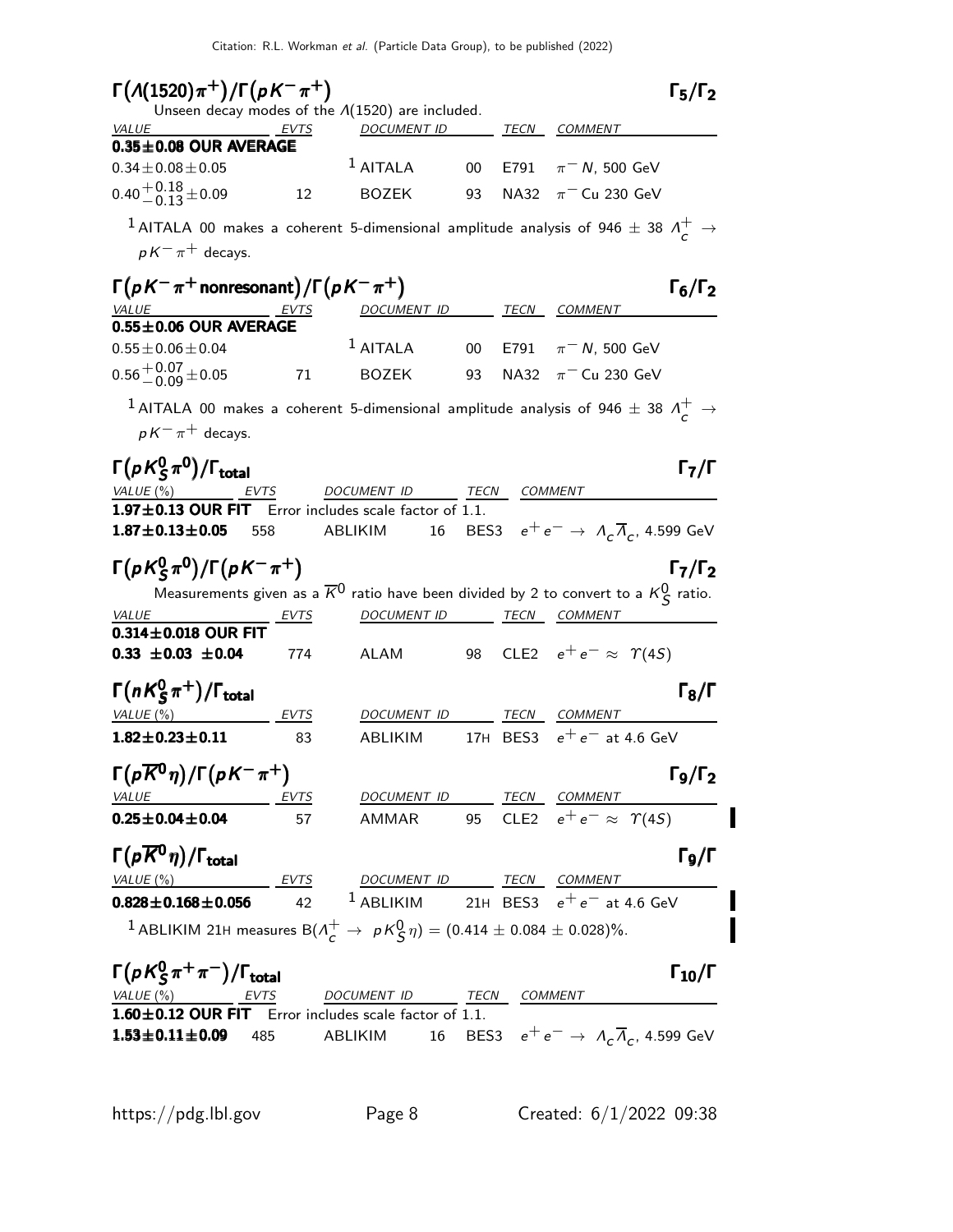$\Gamma(pK^0_S \pi^+ \pi^-)/\Gamma(pK^- \pi^+)$  Γ<sub>10</sub>/Γ<sub>2</sub>  $\Gamma(pK_S^0 \pi^+ \pi^-)/\Gamma(pK^- \pi^+)$  [10/ $\Gamma_2$  $15^{\pi}$   $\pi$  )/I (DA  $\pi$  ')<br>Measurements given as a  $\overline{K}^0$  ratio have been divided by 2 to convert to a  $\kappa_S^0$  ratio. VALUE \_\_\_\_\_\_\_\_\_\_\_\_\_\_\_\_\_\_\_\_\_EVTS DOCUMENT ID \_\_\_\_\_\_\_\_TECN COMMENT  $0.255\pm0.015$  OUR FIT Error includes scale factor of 1.1.  $0.257 \pm 0.031$  OUR AVERAGE  $0.26 \pm 0.02 \pm 0.03$  985 ALAM 98 CLE2  $e^+e^- \approx \Upsilon(45)$  $0.22 \pm 0.06 \pm 0.02$  83 AVERY 91 CLEO  $e^+e^-$  10.5 GeV  $0.49 \pm 0.18 \pm 0.04$  12 BARLAG 90D NA32  $\pi^-$  230 GeV  $\Gamma(pK^-\pi^+\pi^0)/\Gamma_{\rm total}$ Γ VALUE (%) EVTS DOCUMENT ID TECN COMMENT  $4.46 \pm 0.30$  OUR FIT Error includes scale factor of 1.5.  $\textbf{4.53} \pm \textbf{0.23} \pm \textbf{0.30}$  1849 ABLIKIM 16 BES3  $e^+ \, e^- \rightarrow \, \, A_{\textit{C}} \, \overline{A}_{\textit{C}}$ , 4.599 GeV Γ(ρΚ<sup>-</sup> π<sup>+</sup>π<sup>0</sup>)/Γ(ρΚ<sup>-</sup> π<sup>+</sup>) Γ<sub>11</sub>/Γ<sub>2</sub>  $\Gamma_{11}/\Gamma_2$ VALUE EVTS DOCUMENT ID TECN COMMENT **0.71**  $\pm$ **0.04 OUR FIT** Error includes scale factor of 2.4.  $0.685\pm0.019$  OUR AVERAGE  $0.685 \pm 0.007 \pm 0.018$  242k PAL 17 BELL  $e^+ e^- \approx \Upsilon(45), \Upsilon(55)$ 0.67  $\pm$ 0.04  $\pm$ 0.11 2.6k ALAM 98 CLE2  $e^+e^- \approx$   $\gamma$ (45) Γ(ρK\*(892)<sup>−</sup> π<sup>+</sup>)/Γ(ρK<sup>o</sup>ς π<sup>+</sup> π<sup>−</sup>) Γ12/Γ<sub>10</sub>  $Γ_{12}/Γ_{10}$ Unseen decay modes of the  $K^*(892)^-$  are included. VALUE EVTS DOCUMENT ID TECN COMMENT 0.88±0.28 17 ALEEV 94 BIS2 n N 20-70 GeV  $\Gamma(p(K^-\pi^+)_{\text{nonresonant}}\pi^0)/\Gamma(pK^-\pi^+)$  Γ $_{13}/\Gamma_2$  $\Gamma_{13}/\Gamma_2$ VALUE EVTS DOCUMENT ID TECN COMMENT **0.73±0.12±0.05** 67 BOZEK 93 NA32  $\pi$ <sup>-</sup> Cu 230 GeV  $\Gamma(\Delta(1232)\overline{K}^*(892))/\Gamma_{\text{total}}$  Γ<sub>14</sub>/Γ VALUE EVTS DOCUMENT ID TECN COMMENT **seen** 35 AMENDOLIA 87 SPEC  $\gamma$  Ge-Si  $\Gamma(pK^- 2\pi^+ \pi^-)/\Gamma(pK^- \pi^+)$  Γ<sub>15</sub>/Γ<sub>2</sub> VALUE **DOCUMENT ID** TECN COMMENT **0.022±0.015** BARLAG 90D NA32  $\pi$ <sup>-</sup> 230 GeV  $\Gamma(pK^-\pi^+2\pi^0)/\Gamma(pK^-\pi^+)$  Γ<sub>16</sub>/Γ<sub>2</sub>  $\Gamma_{16}/\Gamma_2$ VALUE EVTS DOCUMENT ID TECN COMMENT **0.16±0.07±0.03** 15 BOZEK 93 NA32  $\pi$ <sup>-</sup> Cu 230 GeV  $-$  Hadronic modes with a  $p: S = 0$  final states  $-$ Γ $(p\pi^0)/\Gamma_{\text{total}}$  Γ $_{17}/\Gamma$  $\Gamma$ <sub>total</sub> Γ<sub>17</sub>/Γ VALUE CL% DOCUMENT ID TECN COMMENT • • • We do not use the following data for averages, fits, limits, etc. • • •  $\langle 2.7 \times 10^{-4}$  90 ABLIKIM 17Q BES3  $e^+e^-$  at 4.6 GeV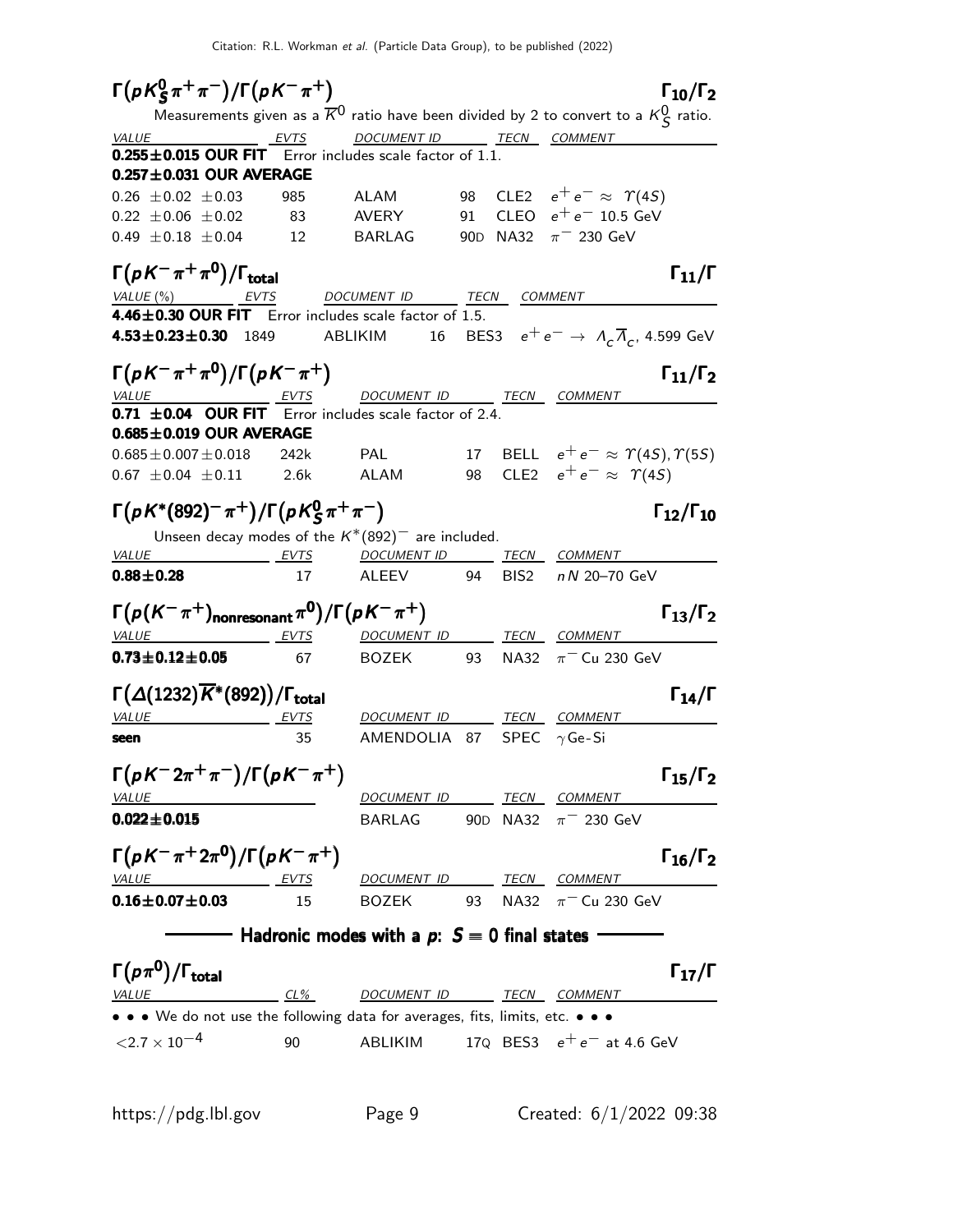| $\Gamma(p\pi^0)/\Gamma(pK^-\pi^+)$                                                                                                                         |      |                                                                                                                       |                 |                      |                                                          | $\Gamma_{17}/\Gamma_2$ |
|------------------------------------------------------------------------------------------------------------------------------------------------------------|------|-----------------------------------------------------------------------------------------------------------------------|-----------------|----------------------|----------------------------------------------------------|------------------------|
| <u>VALUE CL% EVTS</u> DOCUMENT ID TECN COMMENT<br><1.273 × 10 <sup>-3</sup> 90 7.7k <sup>1</sup> LI 21 BELL e <sup>+</sup> e <sup>-</sup> at $\gamma$ (nS) |      |                                                                                                                       |                 |                      |                                                          |                        |
|                                                                                                                                                            |      |                                                                                                                       |                 |                      |                                                          |                        |
| <sup>1</sup> Uses B( $\pi^{0} \to \gamma \gamma$ ) = 0.9882 ± 0.0003.                                                                                      |      |                                                                                                                       |                 |                      |                                                          |                        |
| $\Gamma(p\eta)/\Gamma_{\rm total}$                                                                                                                         |      |                                                                                                                       |                 |                      |                                                          | $\Gamma_{18}/\Gamma$   |
|                                                                                                                                                            |      | Unseen decay modes of the $\eta$ are included.                                                                        |                 |                      |                                                          |                        |
| VALUE (units $10^{-3}$ ) EVTS                                                                                                                              |      | <b>DOCUMENT ID</b>                                                                                                    |                 |                      | TECN COMMENT                                             |                        |
| $\bullet \bullet \bullet$ We do not use the following data for averages, fits, limits, etc. $\bullet \bullet$                                              |      |                                                                                                                       |                 |                      |                                                          |                        |
| $1.24 \pm 0.28 \pm 0.10$                                                                                                                                   | 52   | ABLIKIM 17Q BES3 $\eta \rightarrow 2\gamma, \pi^+ \pi^0 \pi^-$                                                        |                 |                      |                                                          |                        |
| $\Gamma(p\eta)/\Gamma(pK^{-}\pi^{+})$                                                                                                                      |      |                                                                                                                       |                 |                      |                                                          | $\Gamma_{18}/\Gamma_2$ |
| $VALU E$ (units 10 <sup>-2</sup> ) EVTS DOCUMENT ID TECN COMMENT                                                                                           |      |                                                                                                                       |                 |                      |                                                          |                        |
| $2.258 \pm 0.077 \pm 0.122$ 7.7k                                                                                                                           |      | $1$ LH and $\sim$ 100 $\mu$                                                                                           |                 |                      | 21 BELL $e^+e^-$ at $\gamma$ (nS)                        |                        |
| <sup>1</sup> Uses B( $\eta \to \gamma \gamma$ ) = 0.3941 ± 0.0020.                                                                                         |      |                                                                                                                       |                 |                      |                                                          |                        |
| $\Gamma(p\omega(782)^0)/\Gamma_{\rm total}$                                                                                                                |      |                                                                                                                       |                 |                      |                                                          | $\Gamma_{19}/\Gamma$   |
| VALUE (units $10^{-4}$ ) EVTS DOCUMENT ID TECN COMMENT                                                                                                     |      |                                                                                                                       |                 |                      |                                                          |                        |
| • • We do not use the following data for averages, fits, limits, etc. • • •                                                                                |      |                                                                                                                       |                 |                      |                                                          |                        |
| $9.4 \pm 3.2 \pm 2.2$                                                                                                                                      | 13   | AAIJ                                                                                                                  |                 |                      | 18N LHCB Seen in $\Lambda_c^+ \rightarrow p \mu^+ \mu^-$ |                        |
| $\Gamma(\rho\omega(782)^{0})/\Gamma(\rho K^{-}\pi^{+})$                                                                                                    |      |                                                                                                                       |                 |                      |                                                          | $\Gamma_{19}/\Gamma_2$ |
| $VALUE$ (units $10^{-2}$ ) EVTS                                                                                                                            |      | $\frac{DOCUMENT ID}{1 L1} \frac{TECN}{21E} \frac{COMMENT}{e^+ e^-}$ at $\gamma(nS)$                                   |                 |                      |                                                          |                        |
| $1.32 \pm 0.12 \pm 0.10$                                                                                                                                   | 1.8k |                                                                                                                       |                 |                      |                                                          |                        |
|                                                                                                                                                            |      | <sup>1</sup> LI 21E reconstructs the $\omega(782)$ via $\omega \to \pi^+ \pi^- \pi^0$ and $\pi^0 \to \gamma \gamma$ . |                 |                      |                                                          |                        |
| $\Gamma(p\pi^+\pi^-)/\Gamma(pK^-\pi^+)$                                                                                                                    |      |                                                                                                                       |                 |                      |                                                          | $\Gamma_{20}/\Gamma_2$ |
| VALUE (units $10^{-2}$ ) EVTS DOCUMENT ID                                                                                                                  |      |                                                                                                                       |                 |                      | TECN COMMENT                                             |                        |
| 7.35±0.24 OUR AVERAGE Error includes scale factor of 1.3.                                                                                                  |      |                                                                                                                       |                 |                      |                                                          |                        |
| $7.44 \pm 0.08 \pm 0.18$                                                                                                                                   | 20k  | AAIJ                                                                                                                  |                 |                      | 18V LHCB $\Lambda_b^0 \rightarrow \Lambda_c^+ \mu^- X$   |                        |
| $6.70 \pm 0.48 \pm 0.25$                                                                                                                                   | 495  | ABLIKIM                                                                                                               |                 |                      | 160 BES3 $e^+e^-$ at 4.599 GeV                           |                        |
| 6.9 $\pm 3.6$                                                                                                                                              | 5    | <b>BARLAG</b>                                                                                                         |                 | 90D NA32             | $\pi$ <sup>-</sup> 230 GeV                               |                        |
| $\Gamma(p f_0(980))/\Gamma(p K^- \pi^+)$                                                                                                                   |      | Unseen decay modes of the $f_0(980)$ are included.                                                                    |                 |                      |                                                          | $\Gamma_{21}/\Gamma_2$ |
| <i>VALUE</i>                                                                                                                                               |      | <b>DOCUMENT ID</b>                                                                                                    |                 |                      | <b>TECN COMMENT</b>                                      |                        |
| $0.055 \pm 0.036$                                                                                                                                          |      | BARLAG                                                                                                                |                 | 90 <sub>D</sub> NA32 | $\pi$ <sup>-</sup> 230 GeV                               |                        |
| $\Gamma(p 2\pi^+ 2\pi^-)/\Gamma(p K^- \pi^+)$                                                                                                              |      |                                                                                                                       |                 |                      |                                                          | $\Gamma_{22}/\Gamma_2$ |
| <b>VALUE</b>                                                                                                                                               |      | <u>DOCUMENT ID</u>                                                                                                    |                 |                      | <b>TECN COMMENT</b>                                      |                        |
| $0.036 \pm 0.023$                                                                                                                                          |      | <b>BARLAG</b>                                                                                                         | 90 <sub>D</sub> | NA32                 | $\pi$ <sup>-</sup> 230 GeV                               |                        |
| $\Gamma(pK^+K^-)/\Gamma(pK^-\pi^+)$                                                                                                                        |      |                                                                                                                       |                 |                      |                                                          | $\Gamma_{23}/\Gamma_2$ |
| VALUE (units $10^{-2}$ )                                                                                                                                   | EVTS | DOCUMENT ID                                                                                                           |                 | TECN                 | <b>COMMENT</b>                                           |                        |
| 1.70±0.04 OUR AVERAGE                                                                                                                                      |      |                                                                                                                       |                 |                      |                                                          |                        |
| $1.70 \pm 0.03 \pm 0.03$                                                                                                                                   | 3.4k | AAIJ                                                                                                                  |                 |                      | 18V LHCB $\Lambda_h^0 \rightarrow \Lambda_c^+ \mu^- X$   |                        |
| 1.4 $\pm$ 0.2 $\pm$ 0.2                                                                                                                                    | 676  | ABE                                                                                                                   |                 |                      | 02c BELL $e^+e^- \approx \Upsilon(4S)$                   |                        |
| https://pdg.lbl.gov                                                                                                                                        |      | Page 10                                                                                                               |                 |                      | Created: $6/1/2022$ 09:38                                |                        |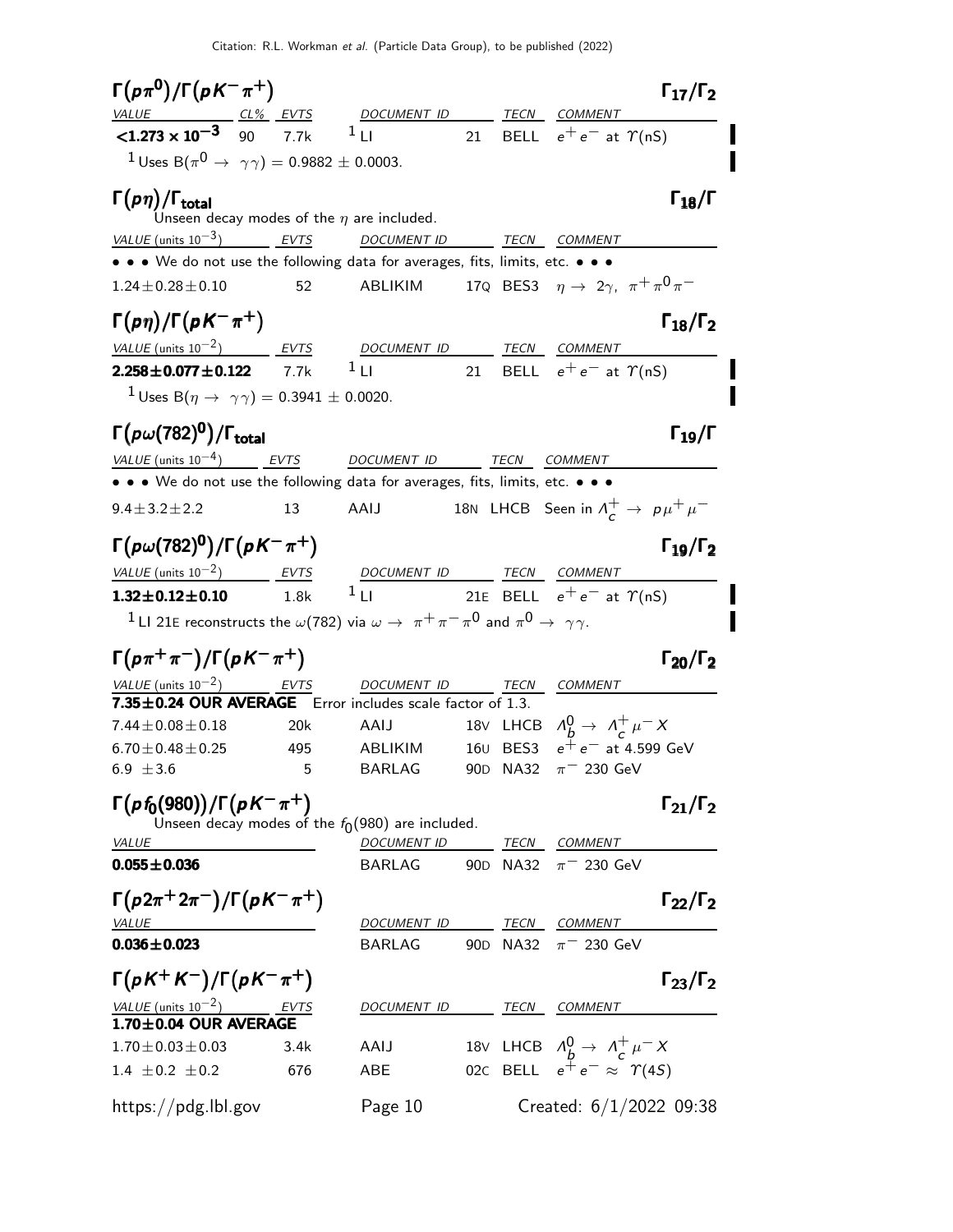| 3.9 $\pm$ 0.9 $\pm$ 0.7                                                                                                                                                                                                                                       | 214         | ALEXANDER 96 $\epsilon$ CLE2 $e^+e^- \approx \; \Upsilon(4S)$                                          |              |                                                             |                        |
|---------------------------------------------------------------------------------------------------------------------------------------------------------------------------------------------------------------------------------------------------------------|-------------|--------------------------------------------------------------------------------------------------------|--------------|-------------------------------------------------------------|------------------------|
| • • • We do not use the following data for averages, fits, limits, etc. • •                                                                                                                                                                                   |             |                                                                                                        |              |                                                             |                        |
| 9.6 $\pm 2.9 \pm 1.0$                                                                                                                                                                                                                                         | 30          | FRABETTI                                                                                               |              | 93н Е687 $\gamma$ Be, $E_{\gamma}$ 220 GeV                  |                        |
| 4.8 $\pm 2.7$                                                                                                                                                                                                                                                 |             | <b>BARLAG</b>                                                                                          |              | 90D NA32 $\pi$ <sup>-</sup> 230 GeV                         |                        |
| $\Gamma(p\phi)/\Gamma(pK^{-}\pi^{+})$<br>Unseen decay modes of the $\phi$ are included.                                                                                                                                                                       |             |                                                                                                        |              |                                                             | $\Gamma_{24}/\Gamma_2$ |
| VALUE (units $10^{-2}$ )                                                                                                                                                                                                                                      | <b>EVTS</b> | <b>DOCUMENT ID</b>                                                                                     |              | <b>TECN COMMENT</b>                                         |                        |
| 1.70±0.21 OUR AVERAGE                                                                                                                                                                                                                                         |             |                                                                                                        |              |                                                             |                        |
| $1.81 \pm 0.33 \pm 0.13$                                                                                                                                                                                                                                      | 44          |                                                                                                        |              | ABLIKIM $160$ BES3 $e^+e^-$ at 4.599 GeV                    |                        |
| $1.5 \pm 0.2 \pm 0.2$                                                                                                                                                                                                                                         | 345         | ABE                                                                                                    |              | 02C BELL $e^+e^- \approx \Upsilon(4S)$                      |                        |
| 2.4 $\pm 0.6 \pm 0.3$                                                                                                                                                                                                                                         | 54          |                                                                                                        |              | ALEXANDER 96C CLE2 $e^+e^- \approx \Upsilon(4S)$            |                        |
| • • • We do not use the following data for averages, fits, limits, etc. • • •                                                                                                                                                                                 |             |                                                                                                        |              |                                                             |                        |
| 4.0 $\pm 2.7$                                                                                                                                                                                                                                                 |             | BARLAG                                                                                                 |              | 90D NA32 $\pi^-$ 230 GeV                                    |                        |
| $\Gamma(pK^+K^-$ non- $\phi$ )/ $\Gamma(pK^-\pi^+)$                                                                                                                                                                                                           |             |                                                                                                        |              |                                                             | $\Gamma_{25}/\Gamma_2$ |
| VALUE (units $10^{-3}$ ) EVTS                                                                                                                                                                                                                                 |             | DOCUMENT ID TECN COMMENT                                                                               |              |                                                             |                        |
| 8.4 ±1.8 OUR AVERAGE                                                                                                                                                                                                                                          |             |                                                                                                        |              |                                                             |                        |
| $9.36 \pm 2.22 \pm 0.71$                                                                                                                                                                                                                                      | 38          | ABLIKIM                                                                                                |              | 160 BES3 $e^+e^-$ at 4.599 GeV                              |                        |
| 7 $\pm 2$ $\pm 2$                                                                                                                                                                                                                                             | 344         | ABE                                                                                                    |              | 02C BELL $e^+e^- \approx \Upsilon(4S)$                      |                        |
| $\Gamma(p\phi\pi^0)/\Gamma(pK^-\pi^+)$                                                                                                                                                                                                                        |             |                                                                                                        |              |                                                             | $\Gamma_{26}/\Gamma_2$ |
| VALUE (units $10^{-3}$ )                                                                                                                                                                                                                                      |             | DOCUMENT ID TECN COMMENT                                                                               |              |                                                             |                        |
| $1.538 \pm 0.641 + 0.077$                                                                                                                                                                                                                                     |             | <b>PAL</b>                                                                                             |              | 17 BELL $e^+e^- \approx \Upsilon(4S), \Upsilon(5S)$         |                        |
|                                                                                                                                                                                                                                                               |             |                                                                                                        |              |                                                             |                        |
| $\Gamma(pK^+K^-\pi^0$ nonresonant) / $\Gamma_{\rm total}$                                                                                                                                                                                                     |             |                                                                                                        |              |                                                             | $\Gamma_{27}/\Gamma$   |
| <i>VALUE</i>                                                                                                                                                                                                                                                  | $CL\%$      | DOCUMENT ID TECN COMMENT                                                                               |              |                                                             |                        |
| $< 6.3 \times 10^{-5}$                                                                                                                                                                                                                                        | 90          | PAL                                                                                                    |              | 17 BELL $e^+e^- \approx \Upsilon(4S), \Upsilon(5S)$         |                        |
| $\hspace{1.5cm}$ Hadronic modes with a hyperon: $S=-1$ final states -                                                                                                                                                                                         |             |                                                                                                        |              |                                                             |                        |
| $\Gamma(\Lambda \pi^+) / \Gamma_{\text{total}}$                                                                                                                                                                                                               |             |                                                                                                        |              |                                                             | $\Gamma_{28}/\Gamma$   |
| VALUE (%) EVTS                                                                                                                                                                                                                                                |             | DOCUMENT ID                                                                                            | TECN COMMENT |                                                             |                        |
| $1.30 \pm 0.07$ OUR FIT Error includes scale factor of 1.1.<br>$1.24 \pm 0.07 \pm 0.03$ 706                                                                                                                                                                   |             | ABLIKIM                                                                                                |              | 16 BES3 $e^+e^- \rightarrow A_c \overline{A}_c$ , 4.599 GeV |                        |
|                                                                                                                                                                                                                                                               |             |                                                                                                        |              |                                                             |                        |
| $\Gamma(\Lambda \pi^+) / \Gamma(pK^- \pi^+)$                                                                                                                                                                                                                  |             |                                                                                                        |              |                                                             | $\Gamma_{28}/\Gamma_2$ |
| $\underbrace{VALUE}$ $\underbrace{EVTS}$ DOCUMENT ID THE <b>0.207±0.009 OUR FIT</b> Error includes scale factor of 1.2.                                                                                                                                       |             | DOCUMENT ID _______ TECN COMMENT                                                                       |              |                                                             |                        |
|                                                                                                                                                                                                                                                               |             |                                                                                                        |              |                                                             |                        |
| $0.204 \pm 0.019$ OUR AVERAGE                                                                                                                                                                                                                                 |             |                                                                                                        |              |                                                             |                        |
| $0.217 \pm 0.013 \pm 0.020$ 750                                                                                                                                                                                                                               |             | LINK $\qquad \qquad$ 05F FOCS $\ \gamma$ nucleus, $\overline{E}_\gamma \! \approx 180 \,\, \text{GeV}$ |              |                                                             |                        |
| $0.18 \pm 0.03 \pm 0.04$<br>$0.18 \pm 0.03 \pm 0.03$<br>$87$<br>AVERY<br>$92$<br>$34$<br>$93$<br>$12$<br>$16$<br>$16$<br>$16$<br>$16$<br>$16$<br>$16$<br>$16$<br>$16$<br>$16$<br>$16$<br>$16$<br>$16$<br>$16$<br>$16$<br>$16$<br>$16$<br>$16$<br>$16$<br>$16$ |             |                                                                                                        |              |                                                             |                        |
|                                                                                                                                                                                                                                                               |             |                                                                                                        |              |                                                             |                        |
| $\Gamma(\Lambda(1670)\pi^+$ , $\Lambda(1670) \rightarrow \eta \Lambda)/\Gamma(pK^-\pi^+)$                                                                                                                                                                     |             |                                                                                                        |              |                                                             | $\Gamma_{29}/\Gamma_2$ |
|                                                                                                                                                                                                                                                               |             |                                                                                                        |              |                                                             |                        |
| $\frac{VALUE \text{ (units 10}^{-2})}{5.54 \pm 0.29 \pm 0.73}$ $\frac{EVTS}{9.7k}$ $\frac{DOCUMENT \text{ ID}}{LEE}$ $\frac{TECN}{21A}$ $\frac{COMMENT}{BELL}$ $e^+e^- \approx \gamma(nS)$                                                                    |             |                                                                                                        |              |                                                             |                        |
|                                                                                                                                                                                                                                                               |             |                                                                                                        |              |                                                             |                        |
|                                                                                                                                                                                                                                                               |             |                                                                                                        |              |                                                             |                        |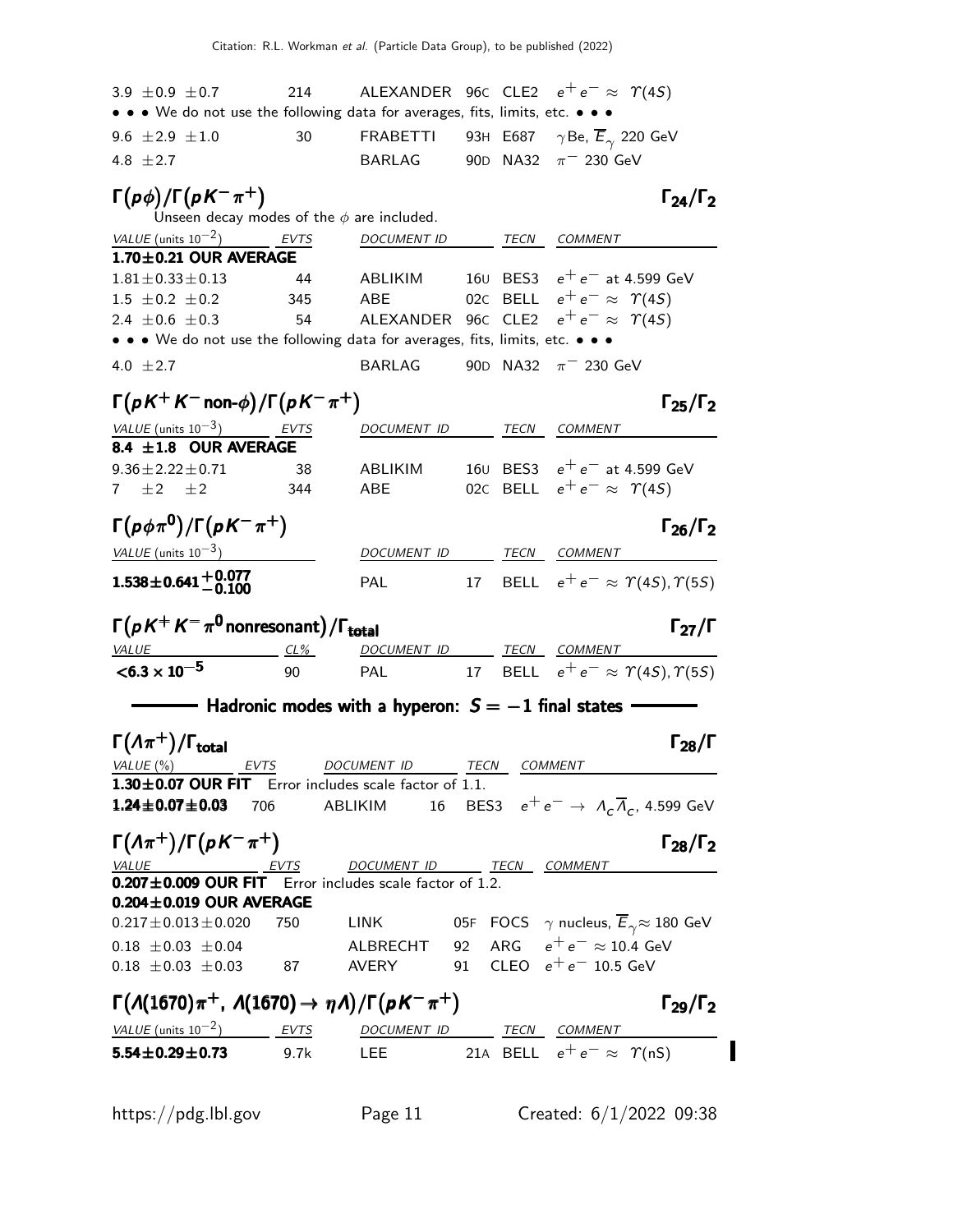$\Gamma(\Lambda \pi^+ \pi^0)/\Gamma_{\rm total}$  Γ<sub>30</sub>/Γ VALUE (%)  $EVTS$  DOCUMENT ID TECN COMMENT 7.1  $\pm$  0.4 OUR FIT Error includes scale factor of 1.1. **7.01** $\pm$ **0.37** $\pm$ **0.19** 1497 ABLIKIM 16 BES3  $e^+e^- \rightarrow \Lambda_c \overline{\Lambda}_c$ , 4.599 GeV  $\Gamma(\Lambda \pi^+ \pi^0)/\Gamma(\rho K^- \pi^+)$  Γ<sub>30</sub>/Γ<sub>2</sub>  $\Gamma_{30}/\Gamma$ DOCUMENT ID TECN COMMENT  $1.12\pm0.05$  OUR FIT Error includes scale factor of 1.1. **0.73±0.09±0.16** 464 AVERY 94 CLE2  $e^+e^- \approx \Upsilon(3S), \Upsilon(4S)$  $\Gamma(\Lambda\rho^+)/\Gamma(\rho K^-\pi^+)$  Γ<sub>31</sub>/Γ<sub>2</sub> ) Γ $_{31}/$ Γ VALUE CL<sup>%</sup> DOCUMENT ID TECN COMMENT  $\leq$ 0.95 95 AVERY 94 CLE2  $e^+e^- \approx \gamma(3S), \gamma(4S)$  $\Gamma(\Lambda \pi^- 2\pi^+) / \Gamma_{\text{total}}$  Γ<sub>32</sub>/Γ VALUE (%) **EVTS** DOCUMENT ID TECN COMMENT  $3.64 \pm 0.29$  OUR FIT Error includes scale factor of 1.4.  $3.81 \pm 0.24 \pm 0.18$  609 ABLIKIM 16 BES3  $e^+e^- \rightarrow \ A_c \overline{A}_c$ , 4.599 GeV Γ $(A\pi^{-}2\pi^{+})$ /Γ $(\rho K^{-}\pi^{+})$  Γ<sub>32</sub>/Γ<sub>2</sub>  $\Gamma_{32}/\Gamma_2$ VALUE EVTS DOCUMENT ID TECN COMMENT **0.58**  $\pm$ **0.04 OUR FIT** Error includes scale factor of 1.9.  $0.522\pm0.032$  OUR AVERAGE  $0.508 \pm 0.024 \pm 0.024$  1356 LINK 05F FOCS  $\gamma$  nucleus,  $\overline{E}_{\gamma} \approx 180$  GeV<br>  $0.65 \pm 0.11 \pm 0.12$  289 AVERY 91 CLEO  $e^+e^-$  10.5 GeV  $0.65 \pm 0.11 \pm 0.12$  289 AVERY 91 CLEO  $e^+e^-$  10.5 GeV 0.82  $\pm$ 0.29  $\pm$ 0.27 44 ANJOS 90 E691  $\gamma$ Be 70–260 GeV 0.94  $\pm$  0.41  $\pm$  0.13 10 BARLAG 90D NA32 π<sup>-</sup> 230 GeV  $0.61 \pm 0.16 \pm 0.04$  105 ALBRECHT 88C ARG  $e^+e^-$  10 GeV  $\Gamma(\Sigma(1385)^{+}\pi^{+}\pi^{-}$  ,  $\Sigma^{*+}\to \Lambda\pi^{+})/\Gamma(\Lambda\pi^{-}2\pi^{+})$  [33/Γ32  $\Gamma_{33}/\Gamma_{32}$ VALUE **DOCUMENT ID TECN COMMENT 0.28** $\pm$ **0.10** $\pm$ **0.08** LINK 05F FOCS  $\gamma$  nucleus,  $\overline{E}_\gamma \approx 180$  GeV Γ Σ(1385)<sup>−</sup> 2π <sup>+</sup> , Σ ∗− → Λπ − /Γ Λπ <sup>−</sup> 2π + <sup>Γ</sup> <sup>Γ</sup>34/Γ<sup>32</sup> (1385)−2<sup>π</sup> <sup>+</sup>, ∗−→ π <sup>−</sup>/Γπ <sup>−</sup>2π <sup>+</sup>Γ Γ34/Γ<sup>32</sup> (1385)<sup>−</sup> 2π<sup>+</sup> , Σ Λ<sup>−</sup> /Γ Λπ 2π <sup>Γ</sup> <sup>Γ</sup>34/Γ(1385)−2π+, <sup>−</sup>/Γπ 2π Γ34/Γ VALUE DOCUMENT ID TECN COMMENT **0.21±0.03±0.02** LINK 05F FOCS  $\gamma$  nucleus,  $\overline{E}_{\gamma} \approx 180$  GeV Γ(Λ $\pi^{+}$ ρ<sup>0</sup>)/Γ(Λ $\pi^{-}$ 2 $\pi^{+}$ ) Γ35/Γ32 Γ35/Γ VALUE DOCUMENT ID TECN COMMENT **0.40±0.12±0.12** LINK 05F FOCS  $\gamma$  nucleus,  $\overline{E}_{\gamma} \approx 180$  GeV  $\Gamma(\Sigma(1385)^+ \rho^{\mathsf{0}}$  ,  $\Sigma^{*+} \to \Lambda \pi^+)/\Gamma(\Lambda \pi^- 2\pi^+)$  Γ<sub>36</sub>/Γ<sub>32</sub>  $\Gamma_{36}/\Gamma_{32}$ VALUE DOCUMENT ID TECN COMMENT **0.14±0.09±0.07** LINK 05F FOCS  $\gamma$  nucleus,  $\overline{E}_{\gamma} \approx 180$  GeV  $\Gamma(\Lambda\pi^- 2\pi^+$ nonresonant $)/\Gamma(\Lambda\pi^- 2\pi^+)$  Γ37/Γ32 Γ37/Γ VALUE CL<sup>%</sup> CL<sup>%</sup> DOCUMENT ID TECN COMMENT **<0.3** 90 LINK 05F FOCS  $\gamma$  nucleus,  $\overline{E}_{\gamma} \approx 180$  GeV

https://pdg.lbl.gov Page 12 Created: 6/1/2022 09:38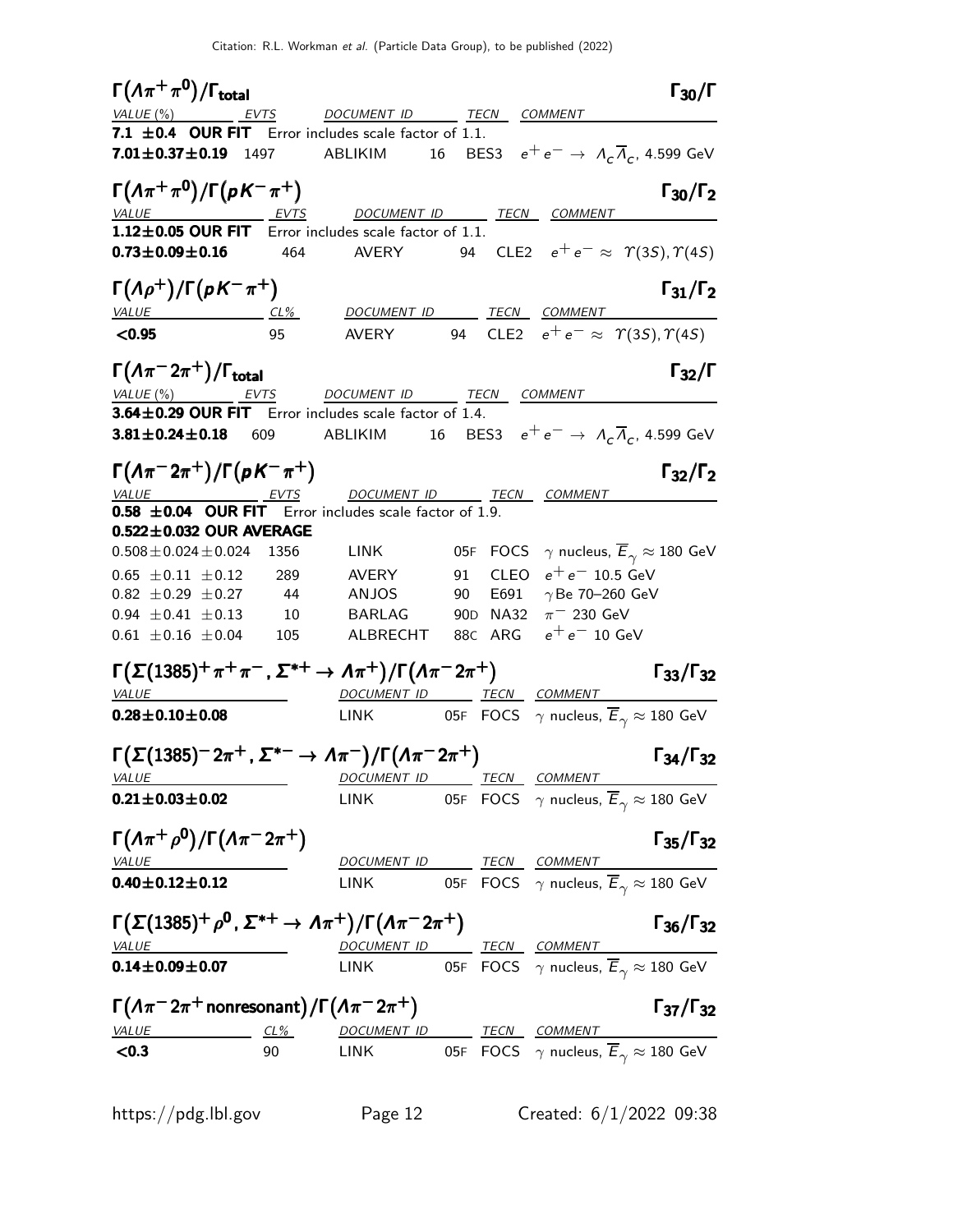| $\Gamma(\Lambda\pi^-\pi^02\pi^+$ total)/ $\Gamma(\rho K^-\pi^+)$<br>VALUE                                            | EVTS            | DOCUMENT ID TECN COMMENT                                            |      |                                        | $\Gamma_{38}/\Gamma_2$                                             |  |
|----------------------------------------------------------------------------------------------------------------------|-----------------|---------------------------------------------------------------------|------|----------------------------------------|--------------------------------------------------------------------|--|
| $0.36 \pm 0.09 \pm 0.09$                                                                                             | 50              | <sup>1</sup> CRONIN-HEN03 CLE3 $e^+e^- \approx \Upsilon(45)$        |      |                                        |                                                                    |  |
| <sup>1</sup> CRONIN-HENNESSY 03 finds this channel to be dominantly $A\eta\pi^+$ and $A\omega\pi^+$ ; see<br>below.  |                 |                                                                     |      |                                        |                                                                    |  |
| $\Gamma(\Lambda \pi^+ \eta)/\Gamma_{\rm total}$                                                                      |                 |                                                                     |      |                                        | $\Gamma_{39}/\Gamma$                                               |  |
| VALUE (units $10^{-2}$ ) EVTS                                                                                        |                 | DOCUMENT ID                                                         | TECN | COMMENT                                |                                                                    |  |
| $1.84 \pm 0.21 \pm 0.15$                                                                                             | 154             | ABLIKIM                                                             |      | 19Y BES3 $e^+e^-$ at 4.6 GeV           |                                                                    |  |
| $\Gamma(\Lambda \pi^+ \eta)/\Gamma(\rho K^- \pi^+)$                                                                  |                 | Unseen decay modes of the $\eta$ are included.                      |      |                                        | $\Gamma_{39}/\Gamma_2$                                             |  |
| VALUE<br><u>EVTS</u>                                                                                                 |                 | DOCUMENT ID TECN COMMENT                                            |      |                                        |                                                                    |  |
| $0.295 \pm 0.014$ OUR AVERAGE                                                                                        |                 |                                                                     |      |                                        |                                                                    |  |
| $0.293 \pm 0.003 \pm 0.014$                                                                                          | 51k             | <b>LEE</b>                                                          |      | 21A BELL $e^+e^- \approx \Upsilon(nS)$ |                                                                    |  |
| $0.41 \pm 0.17 \pm 0.10$                                                                                             | $\overline{11}$ | CRONIN-HEN03 CLE3 $e^+e^- \approx \Upsilon(45)$                     |      |                                        |                                                                    |  |
| $0.35 \pm 0.05 \pm 0.06$                                                                                             | 116             | AMMAR                                                               |      | 95 CLE2 $e^+e^- \approx \Upsilon(4S)$  |                                                                    |  |
| $\Gamma(\Sigma(1385)^+\eta)/\Gamma_{\rm total}$                                                                      |                 |                                                                     |      |                                        | $\Gamma_{40}/\Gamma$                                               |  |
| VALUE (units $10^{-2}$ ) EVTS                                                                                        |                 | DOCUMENT ID                                                         | TECN | COMMENT                                |                                                                    |  |
| $0.91 \pm 0.18 \pm 0.09$                                                                                             | 54              | ABLIKIM                                                             |      | 19Y BES3 $e^+e^-$ at 4.6 GeV           |                                                                    |  |
| $\Gamma(\Sigma(1385)^+\eta)/\Gamma(\rho K^-\pi^+)$                                                                   |                 | Unseen decay modes of the $\Sigma(1385)^+$ and $\eta$ are included. |      |                                        | $\Gamma_{40}/\Gamma_2$                                             |  |
| VALUE                                                                                                                | EVTS            | DOCUMENT ID TECN COMMENT                                            |      |                                        |                                                                    |  |
| $0.190 \pm 0.016$ OUR AVERAGE                                                                                        |                 |                                                                     |      |                                        |                                                                    |  |
| $0.192 \pm 0.006 \pm 0.016$                                                                                          | 29k             | LEE.                                                                |      | 21A BELL $e^+e^- \approx \Upsilon(nS)$ |                                                                    |  |
| $0.17 \pm 0.04 \pm 0.03$                                                                                             | 54              | AMMAR                                                               |      | 95 CLE2 $e^+e^- \approx \Upsilon(4S)$  |                                                                    |  |
| $\Gamma(\Lambda \pi^+ \omega)/\Gamma(\rho K^- \pi^+)$                                                                |                 | Unseen decay modes of the $\omega$ are included.                    |      |                                        | $\Gamma_{41}/\Gamma_2$                                             |  |
| <b>VALUE</b><br>EVTS                                                                                                 |                 | <u>DOCUMENT ID</u>                                                  |      | TECN COMMENT                           |                                                                    |  |
| $0.24 \pm 0.06 \pm 0.06$                                                                                             | 32              | CRONIN-HEN03                                                        | CLE3 | $e^+e^- \approx \Upsilon(4S)$          |                                                                    |  |
| $\Gamma(\Lambda\pi^-\pi^02\pi^+$ , no $\eta$ or $\omega)/\Gamma(\rho K^-\pi^+)$                                      |                 |                                                                     |      |                                        | $\Gamma_{42}/\Gamma_2$                                             |  |
| VALUE                                                                                                                | $CL\%$          | DOCUMENT ID _______ TECN ___ COMMENT                                |      |                                        |                                                                    |  |
| < 0.13                                                                                                               | 90              | CRONIN-HEN03 CLE3 $e^+e^- \approx \Upsilon(45)$                     |      |                                        |                                                                    |  |
| $\Gamma(\Lambda K^+\overline{K^0})/\Gamma(\rho K^-\pi^+)$                                                            |                 |                                                                     |      |                                        | $\Gamma_{43}/\Gamma_2$                                             |  |
| $\underbrace{VALUE}$ EVTS DOCUMENT ID TECN COMMENT<br><b>0.090±0.017 OUR FIT</b> Error includes scale factor of 1.9. |                 |                                                                     |      |                                        |                                                                    |  |
|                                                                                                                      |                 |                                                                     |      |                                        |                                                                    |  |
| $0.131 \pm 0.020$ OUR AVERAGE                                                                                        |                 |                                                                     |      |                                        |                                                                    |  |
| $0.142 \pm 0.018 \pm 0.022$<br>$0.12 \pm 0.02 \pm 0.02$ 59                                                           | 251             | LINK<br>AMMAR                                                       |      | 95 CLE2 $e^+e^- \approx \Upsilon(4S)$  | 05F FOCS $\gamma$ nucleus, $\overline{E}_{\gamma} \approx 180$ GeV |  |
|                                                                                                                      |                 |                                                                     |      |                                        |                                                                    |  |
| $\Gamma(\Xi(1690)^0 K^+, \Xi^{*0} \to \Lambda \overline{K}^0)/\Gamma(\Lambda K^+ \overline{K}^0)$                    |                 |                                                                     |      |                                        | $\Gamma_{44}/\Gamma_{43}$                                          |  |
|                                                                                                                      | <u>EVTS</u>     | DOCUMENT ID TECN COMMENT                                            |      |                                        |                                                                    |  |
| $0.28 \pm 0.07$ OUR AVERAGE                                                                                          |                 |                                                                     |      |                                        |                                                                    |  |
| $0.32 \pm 0.10 \pm 0.04$                                                                                             | $84 \pm 24$     | LINK                                                                |      |                                        | 05F FOCS $\gamma$ nucleus, $\overline{E}_{\gamma} \approx 180$ GeV |  |
| $0.26 \pm 0.08 \pm 0.03$                                                                                             | 93              | ABE                                                                 |      | 02c BELL $e^+e^- \approx \Upsilon(4S)$ |                                                                    |  |
| https://pdg.lbl.gov                                                                                                  |                 | Page 13                                                             |      |                                        | Created: $6/1/2022$ 09:38                                          |  |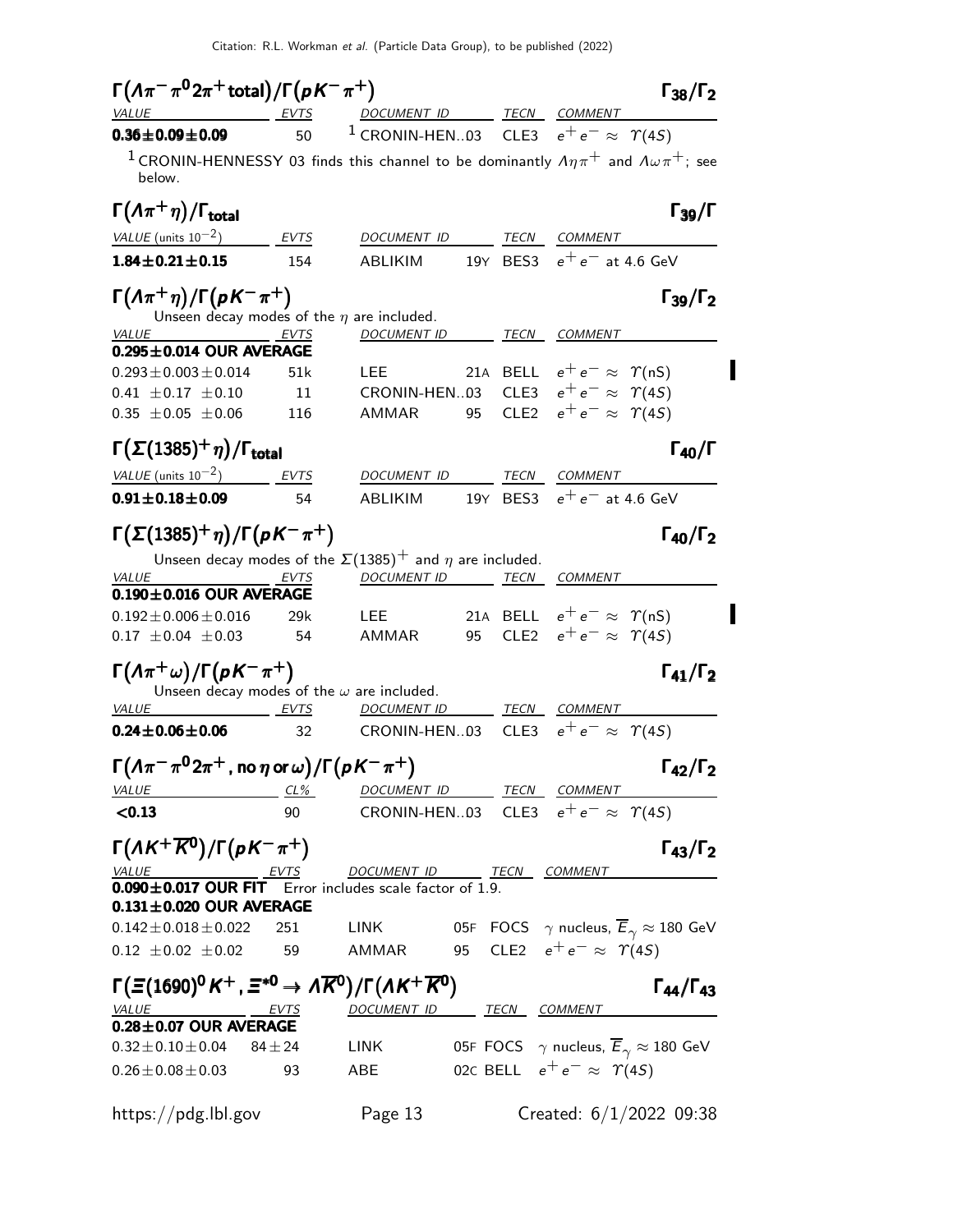$\Gamma(\Lambda K^+ \overline{K}^0)/\Gamma(\Lambda \pi^+)$  Γ<sub>43</sub>/Γ<sub>28</sub>  $\Gamma_{43}/\Gamma_{28}$ DOCUMENT ID TECN COMMENT 0.44  $\pm$  0.08 OUR FIT Error includes scale factor of 2.0. **0.395±0.026±0.036** 460 ± 30 AUBERT 070 BABR  $e^+e^- \approx \Upsilon(4S)$  $\Gamma(\Sigma^0 \pi^+) / \Gamma_{\text{total}}$  Γ<sub>45</sub>/Γ total and the set of the set of the set of the set of the set of the set of the set of the set of the set of t EVTS DOCUMENT ID TECN COMMENT  $1.29\pm0.07$  OUR FIT Error includes scale factor of 1.1. **1.27** $\pm$ **0.08** $\pm$ **0.03** 522 ABLIKIM 16 BES3  $e^+e^- \rightarrow \ A_c\overline{A}_c$ , 4.599 GeV  $\Gamma(\Sigma^0 \pi^+) / \Gamma(\rho K^- \pi^+)$  Γ<sub>45</sub>/Γ<sub>2</sub>  $\Gamma_{45}/\Gamma$ DOCUMENT ID TECN COMMENT  $0.206 \pm 0.010$  OUR FIT Error includes scale factor of 1.2.  $0.20 \pm 0.04$  OUR AVERAGE 0.21  $\pm$ 0.02  $\pm$ 0.04 196 AVERY 94 CLE2  $e^+e^- \approx \gamma(35), \gamma(45)$  $0.17 \pm 0.06 \pm 0.04$  ALBRECHT 92 ARG  $e^+e^- \approx 10.4$  GeV Γ $(\Sigma^0 \pi^+) / \Gamma(\Lambda \pi^+)$  Γ<sub>45</sub>/Γ<sub>28</sub>  $\Gamma_{45}/\Gamma_{28}$ DOCUMENT ID TECN COMMENT  $0.99 \pm 0.04$  OUR FIT  $0.98 \pm 0.05$  OUR AVERAGE 0.977±0.015±0.051 33k AUBERT 07∪ BABR  $e^+e^- \approx \Upsilon(4S)$ 1.09  $\pm$  0.11  $\pm$  0.19 750 LINK 05F FOCS  $\gamma$  nucleus,  $\overline{E}_{\gamma} \approx 180$  GeV  $\Gamma(\Sigma^0 \pi^+ \eta)/\Gamma(\rho K^- \pi^+)$   $\Gamma_{46}/\Gamma_2$ Γ46/ΓVALUE EVTS DOCUMENT ID TECN COMMENT **0.120±0.006±0.010** 17k LEE 21A BELL  $e^+e^- \approx \Upsilon(nS)$ Γ $(\Sigma^+\pi^0)/\Gamma_{\rm total}$ )/Γ<sub>total</sub> Γ<sub>47</sub>/Γ VALUE (%) **EVTS** DOCUMENT ID TECN COMMENT  $1.25\pm0.10$  OUR FIT **1.18** $\pm$ **0.10** $\pm$ **0.03** 309 ABLIKIM 16 BES3  $e^+e^- \rightarrow \Lambda_c \overline{\Lambda}_c$ , 4.599 GeV  $\Gamma(\Sigma^{+} \pi^{0}) / \Gamma(pK^{-} \pi^{+})$  Γ<sub>47</sub>/Γ<sub>2</sub> Γ47/ΓDOCUMENT ID TECN COMMENT  $0.199 + 0.015$  OUR FIT **0.20 ±0.03 ±0.03** 93 KUBOTA 93 CLE2  $e^+e^- \approx \Upsilon(45)$  $\Gamma(\Sigma^+\eta)/\Gamma(\rho K^-\pi^+)$  Γ<sub>48</sub>/Γ<sub>2</sub> Γ48/ΓUnseen decay modes of the  $\eta$  are included. VALUE <u>EVTS</u> DOCUMENT ID TECN COMMENT **0.11±0.03±0.02** 26 AMMAR 95 CLE2  $e^+e^- \approx \Upsilon(4S)$  $\Gamma(\Sigma^+\eta)/\Gamma(\Sigma^+\pi^0)$  Γ<sub>48</sub>/Γ<sub>47</sub> Γ48/Γ VALUE EVTS DOCUMENT ID TECN COMMENT **0.35±0.16±0.02** 15 <sup>1</sup> ABLIKIM 19X BES3  $e^+e^-$  at 4.6 GeV  $1$  ABLIKIM 19X report evidence for the observation of the decay  $\Lambda_c^+ \to \Sigma^+ \eta$  at 2.5 $\sigma$ significance.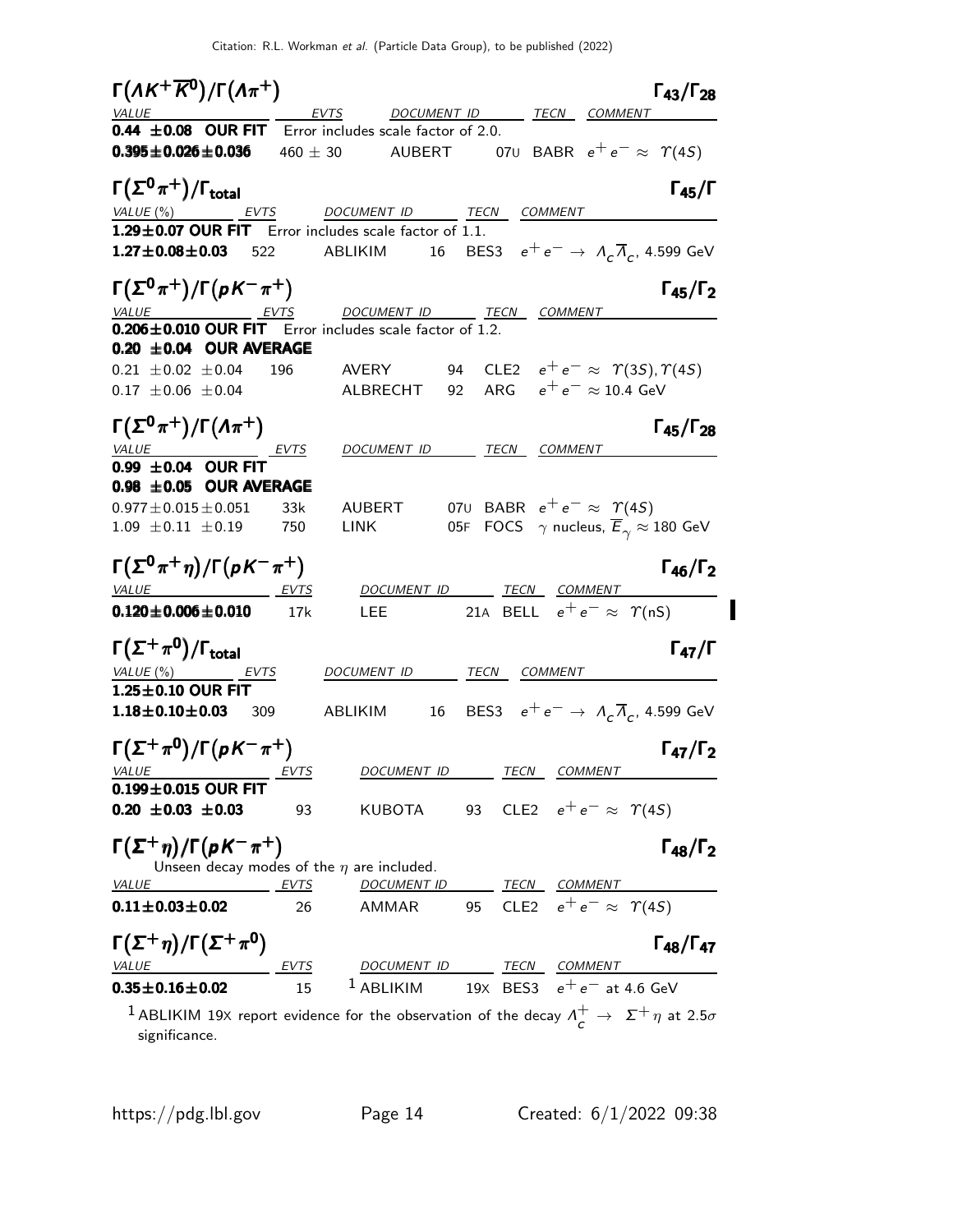| $\Gamma(\Sigma^+\eta')/\Gamma(\Sigma^+\omega)$                                                                                              |        |                                                                                                |                                              | $\Gamma_{49}/\Gamma_{57}$ |
|---------------------------------------------------------------------------------------------------------------------------------------------|--------|------------------------------------------------------------------------------------------------|----------------------------------------------|---------------------------|
| VALUE EVTS DOCUMENT ID TECN COMMENT                                                                                                         |        |                                                                                                |                                              |                           |
| $0.86 \pm 0.34 \pm 0.04$                                                                                                                    | 13     | <sup>1</sup> ABLIKIM 19X BES3 $e^+e^-$ at 4.6 GeV                                              |                                              |                           |
| <sup>1</sup> ABLIKIM 19X report evidence for the observation of the decay $\Lambda_c^+ \to \Sigma^+ \eta'$ at 3.2 $\sigma$<br>significance. |        |                                                                                                |                                              |                           |
| $\Gamma(\Sigma^+\pi^+\pi^-)/\Gamma_{\rm total}$                                                                                             |        |                                                                                                |                                              | $\Gamma_{50}/\Gamma$      |
| $VALUE(%)$ EVTS                                                                                                                             |        | DOCUMENT ID TECN COMMENT                                                                       |                                              |                           |
| 4.50±0.25 OUR FIT Error includes scale factor of 1.3.                                                                                       |        |                                                                                                |                                              |                           |
| 4.25 $\pm$ 0.24 $\pm$ 0.20 1156                                                                                                             |        |                                                                                                |                                              |                           |
| $\Gamma(\Sigma^+\pi^+\pi^-)/\Gamma(pK^-\pi^+)$                                                                                              |        |                                                                                                |                                              | $\Gamma_{50}/\Gamma_2$    |
| $\frac{VALUE}{0.716 \pm 0.019}$ OUR FIT $\frac{EVTS}{0.716 \pm 0.019}$ OUR FIT                                                              |        |                                                                                                |                                              |                           |
| $0.720 \pm 0.024$ OUR AVERAGE                                                                                                               |        |                                                                                                |                                              |                           |
| $0.719 \pm 0.003 \pm 0.024$                                                                                                                 | 2.7M   |                                                                                                | BERGER 18 BELL $e^+e^- \approx \Upsilon(4S)$ |                           |
| $0.74 \pm 0.07 \pm 0.09$                                                                                                                    | 487    | KUBOTA                                                                                         | 93 CLE2 $e^+e^- \approx \Upsilon(45)$        |                           |
| • • • We do not use the following data for averages, fits, limits, etc. • • •                                                               |        |                                                                                                |                                              |                           |
| $0.72 \pm 0.14$                                                                                                                             |        | $47 \pm 9$ VAZQUEZ-JA08 SELX $\Sigma^-$ nucleus, 600 GeV                                       |                                              |                           |
| $0.54$ $+0.18$<br>$-0.15$                                                                                                                   | 11     | BARLAG 92 NA32 $\pi^-$ Cu 230 GeV                                                              |                                              |                           |
| $\Gamma(\Sigma^+\rho^0)/\Gamma(\rho K^-\pi^+)$                                                                                              |        |                                                                                                |                                              | $\Gamma_{51}/\Gamma_2$    |
| <b>VALUE</b>                                                                                                                                | $CL\%$ | DOCUMENT ID TECN COMMENT                                                                       |                                              |                           |
| < 0.27                                                                                                                                      | 95     | KUBOTA 93 CLE2 $e^+e^- \approx \Upsilon(4S)$                                                   |                                              |                           |
| $\Gamma(\Sigma^- 2\pi^+)/\Gamma_{\rm total}$                                                                                                |        |                                                                                                |                                              | $\Gamma_{52}/\Gamma$      |
| $VALUE(%)$ EVTS                                                                                                                             |        | DOCUMENT ID TECN COMMENT                                                                       |                                              |                           |
| $1.87 \pm 0.18$ OUR FIT                                                                                                                     |        |                                                                                                |                                              |                           |
| $1.81 \pm 0.17 \pm 0.09$                                                                                                                    | 161    | ABLIKIM 17Y BES3 $e^+e^-$ at 4.6 GeV                                                           |                                              |                           |
| $\Gamma(\Sigma^- 2\pi^+)/\Gamma(\rho K^-\pi^+)$                                                                                             |        |                                                                                                |                                              | $\Gamma_{52}/\Gamma_2$    |
| VALUE                                                                                                                                       | EVTS   | DOCUMENT ID TECN COMMENT                                                                       |                                              |                           |
| $0.297 \pm 0.030$ OUR FIT Error includes scale factor of 1.1.                                                                               |        |                                                                                                |                                              |                           |
| <b>0.314±0.067</b> 30 ± 6 VAZQUEZ-JA08 SELX $\Sigma^-$ nucleus, 600 GeV                                                                     |        |                                                                                                |                                              |                           |
| $\Gamma(\Sigma^- 2\pi^+)/\Gamma(\Sigma^+\pi^+\pi^-)$                                                                                        |        |                                                                                                |                                              | $\Gamma_{52}/\Gamma_{50}$ |
| $\underbrace{VALUE}$ EVTS DOCUMENT ID TECN COMMENT<br><b>0.42±0.04 OUR FIT</b> Error includes scale factor of 1.1.                          |        |                                                                                                |                                              |                           |
|                                                                                                                                             |        |                                                                                                |                                              |                           |
| <b>0.53±0.15±0.07</b> 56 FRABETTI 94E E687 $\gamma$ Be, $\overline{E}_{\gamma}$ 220 GeV                                                     |        |                                                                                                |                                              |                           |
| $\Gamma(\Sigma^0\pi^+\pi^0)/\Gamma(pK^-\pi^+)$                                                                                              |        |                                                                                                |                                              | $\Gamma_{53}/\Gamma_2$    |
| VALUE EVTS DOCUMENT ID TECN COMMENT                                                                                                         |        |                                                                                                |                                              |                           |
| $0.575 \pm 0.005 \pm 0.036$ 2.7M BERGER 18 BELL $e^+e^- \approx \Upsilon(4S)$                                                               |        |                                                                                                |                                              |                           |
| $0.36 \pm 0.09 \pm 0.10$ 117 AVERY 94 CLE2 $e^+e^- \approx \Upsilon(3S), \Upsilon(4S)$                                                      |        |                                                                                                |                                              |                           |
| $\Gamma(\Sigma^+\pi^0\pi^0)/\Gamma(pK^-\pi^+)$                                                                                              |        |                                                                                                |                                              | $\Gamma_{54}/\Gamma_2$    |
| VALUE EVTS                                                                                                                                  |        |                                                                                                |                                              |                           |
| $0.247 \pm 0.006 \pm 0.019$ 925k                                                                                                            |        | $\frac{DOCUMENT~ID}{BERGER}~~\frac{TECN}{BELL}~~\frac{COMMENT}{e^+e^-}\approx~\mathcal{T}(4S)$ |                                              |                           |
|                                                                                                                                             |        |                                                                                                |                                              |                           |
| https://pdg.lbl.gov Page 15 Created: $6/1/2022$ 09:38                                                                                       |        |                                                                                                |                                              |                           |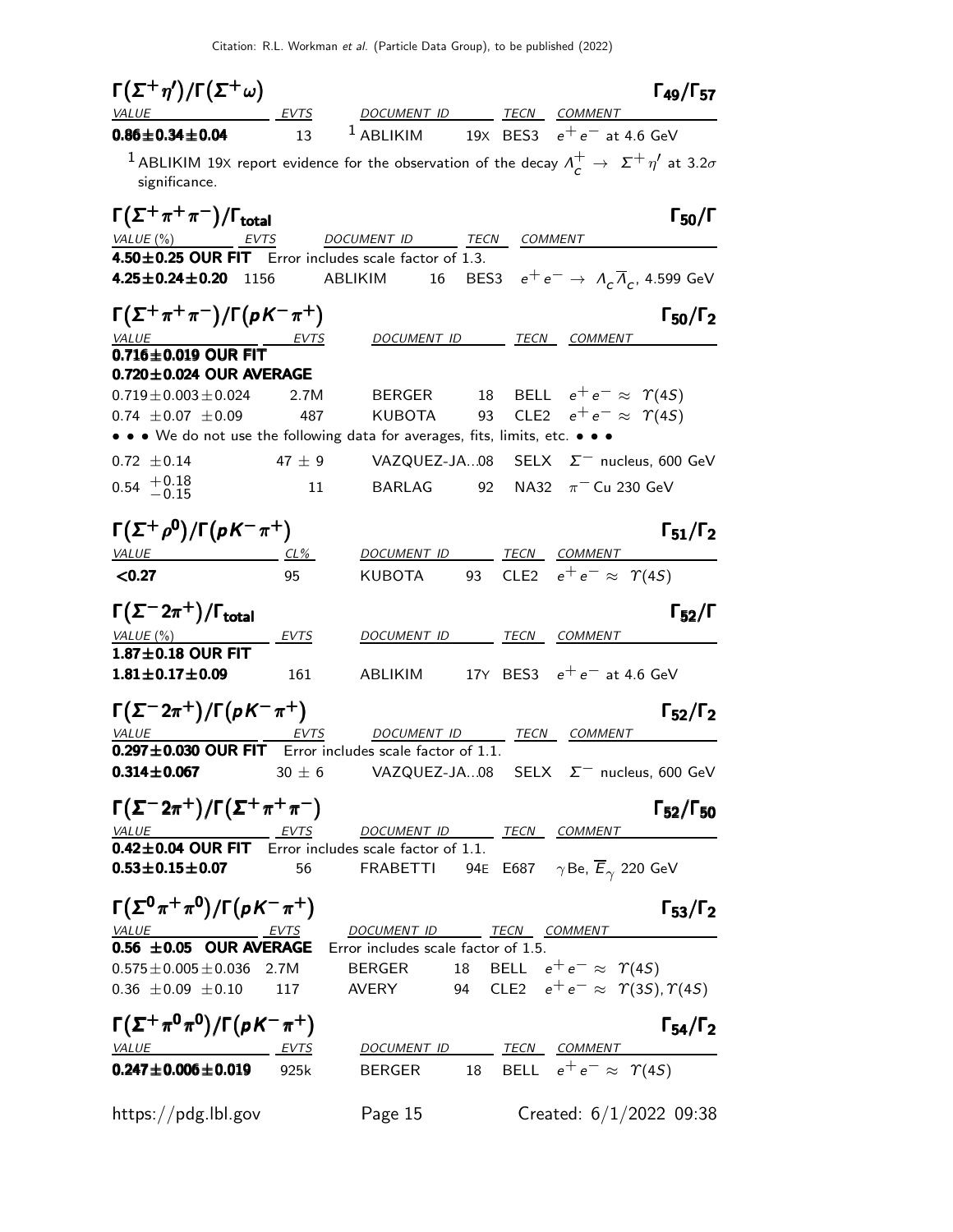| $\Gamma(\Sigma^0 \pi^- 2\pi^+) / \Gamma(pK^- \pi^+)$               |                          |    |              | $\Gamma_{55}/\Gamma_2$                                                     |
|--------------------------------------------------------------------|--------------------------|----|--------------|----------------------------------------------------------------------------|
| VALUE EVTS                                                         | DOCUMENT ID              |    |              | TECN COMMENT                                                               |
| $0.18\pm0.05$ OUR FIT                                              |                          |    |              |                                                                            |
| $0.21 \pm 0.05 \pm 0.05$<br>90                                     | <b>AVERY</b>             | 94 |              | CLE2 $e^+e^- \approx$<br>$\Upsilon(3S), \Upsilon(4S)$                      |
| $\Gamma(\Sigma^{0}\pi^{-}2\pi^{+})/\Gamma(\Lambda\pi^{-}2\pi^{+})$ |                          |    |              | $\Gamma_{55}/\Gamma_{32}$                                                  |
| $\frac{VALUE}{0.31 \pm 0.08}$ OUR FIT                              | DOCUMENT ID TECN         |    |              | <b>COMMENT</b>                                                             |
|                                                                    |                          |    |              |                                                                            |
| $0.26 \pm 0.06 \pm 0.09$<br>480                                    | <b>LINK</b>              |    |              | 05F FOCS $\gamma$ nucleus, $\overline{E}_{\gamma} \approx 180 \text{ GeV}$ |
| $\Gamma(\Sigma^+\omega)/\Gamma_{\rm total}$                        |                          |    |              | $\Gamma_{57}/\Gamma$                                                       |
| VALUE (%)<br>EVTS<br>$1.70 \pm 0.21$ OUR FIT                       | DOCUMENT ID              |    | TECN COMMENT |                                                                            |
| $1.56 \pm 0.20 \pm 0.07$<br>157                                    | 16<br>ABLIKIM            |    |              | BES3 $e^+e^- \rightarrow A_c \overline{A}_c$ , 4.599 GeV                   |
| $\Gamma(\Sigma^+\omega)/\Gamma(\rho K^-\pi^+)$                     |                          |    |              | $\Gamma_{57}/\Gamma_2$                                                     |
| Unseen decay modes of the $\omega$ are included.                   |                          |    |              |                                                                            |
| <b>VALUE</b><br>EVTS<br>$0.271 \pm 0.031$ OUR FIT                  | DOCUMENT ID              |    |              | <b>TECN COMMENT</b>                                                        |
| $0.54 \pm 0.13 \pm 0.06$<br>107                                    | KUBOTA                   |    |              | 93 CLE2 $e^+e^- \approx \Upsilon(4S)$                                      |
| $\Gamma(\Sigma^-\pi^02\pi^+)/\Gamma_{\rm total}$                   |                          |    |              | $\Gamma_{58}/\Gamma$                                                       |
| VALUE (%)<br>EVTS                                                  | DOCUMENT ID              |    |              | TECN COMMENT                                                               |
| $2.11 \pm 0.33 \pm 0.14$<br>88                                     | ABLIKIM                  |    |              | 17Y BES3 $e^+e^-$ at 4.6 GeV                                               |
| $\Gamma(\Sigma^+ K^+ K^-)/\Gamma(pK^-\pi^+)$                       |                          |    |              | $\Gamma_{59}/\Gamma_2$                                                     |
| VALUE<br>$0.056 \pm 0.006$ OUR FIT                                 | DOCUMENT ID TECN COMMENT |    |              |                                                                            |
| $0.070 \pm 0.011 \pm 0.011$<br>59                                  | AVERY                    | 93 |              | CLE2 $e^+e^- \approx 10.5$ GeV                                             |
| $\Gamma(\Sigma^+ K^+ K^-)/\Gamma(\Sigma^+ \pi^+ \pi^-)$            |                          |    |              | $\Gamma_{59}/\Gamma_{50}$                                                  |
| VALUE<br>EVIS                                                      | DOCUMENT ID TECN COMMENT |    |              |                                                                            |
| $0.078 \pm 0.008$ OUR FIT                                          |                          |    |              |                                                                            |
| $0.074 \pm 0.009$ OUR AVERAGE                                      |                          |    |              |                                                                            |
| $0.076 \pm 0.007 \pm 0.009$<br>246                                 | ABE                      |    |              | 02C BELL $e^+e^- \approx \Upsilon(4S)$                                     |
| $0.071 \pm 0.011 \pm 0.011$<br>103                                 | LINK                     |    |              | 02G FOCS $\gamma$ nucleus, $\approx$ 180 GeV                               |
| $\Gamma(\Sigma^+\phi)/\Gamma(pK^-\pi^+)$                           |                          |    |              | $\Gamma_{60}/\Gamma_2$                                                     |
| Unseen decay modes of the $\phi$ are included.<br>VALUE<br>EVTS    | <b>DOCUMENT ID</b>       |    |              | <b>TECN COMMENT</b>                                                        |
| $0.062 \pm 0.009$ OUR FIT                                          |                          |    |              |                                                                            |
| $0.069 \pm 0.023 \pm 0.016$<br>26                                  | AVERY                    | 93 |              | CLE2 $e^+e^- \approx 10.5$ GeV                                             |
| $\Gamma(\Sigma^+\phi)/\Gamma(\Sigma^+\pi^+\pi^-)$                  |                          |    |              | $\Gamma_{60}/\Gamma_{50}$                                                  |
| Unseen decay modes of the $\phi$ are included.<br>VALUE            | <b>DOCUMENT ID</b>       |    |              |                                                                            |
| EVTS<br>$0.087 \pm 0.012$ OUR FIT                                  |                          |    |              | <b>TECN COMMENT</b>                                                        |
| $0.086 \pm 0.012$ OUR AVERAGE                                      |                          |    |              |                                                                            |
| $0.085 \pm 0.012 \pm 0.012$<br>129                                 | ABE                      |    |              | 02C BELL $e^+e^- \approx \Upsilon(4S)$                                     |
| $0.087 \pm 0.016 \pm 0.006$<br>57                                  | LINK                     |    |              | 02G FOCS $\gamma$ nucleus, $\approx$ 180 GeV                               |
| https://pdg.lbl.gov                                                | Page 16                  |    |              | Created: $6/1/2022$ 09:38                                                  |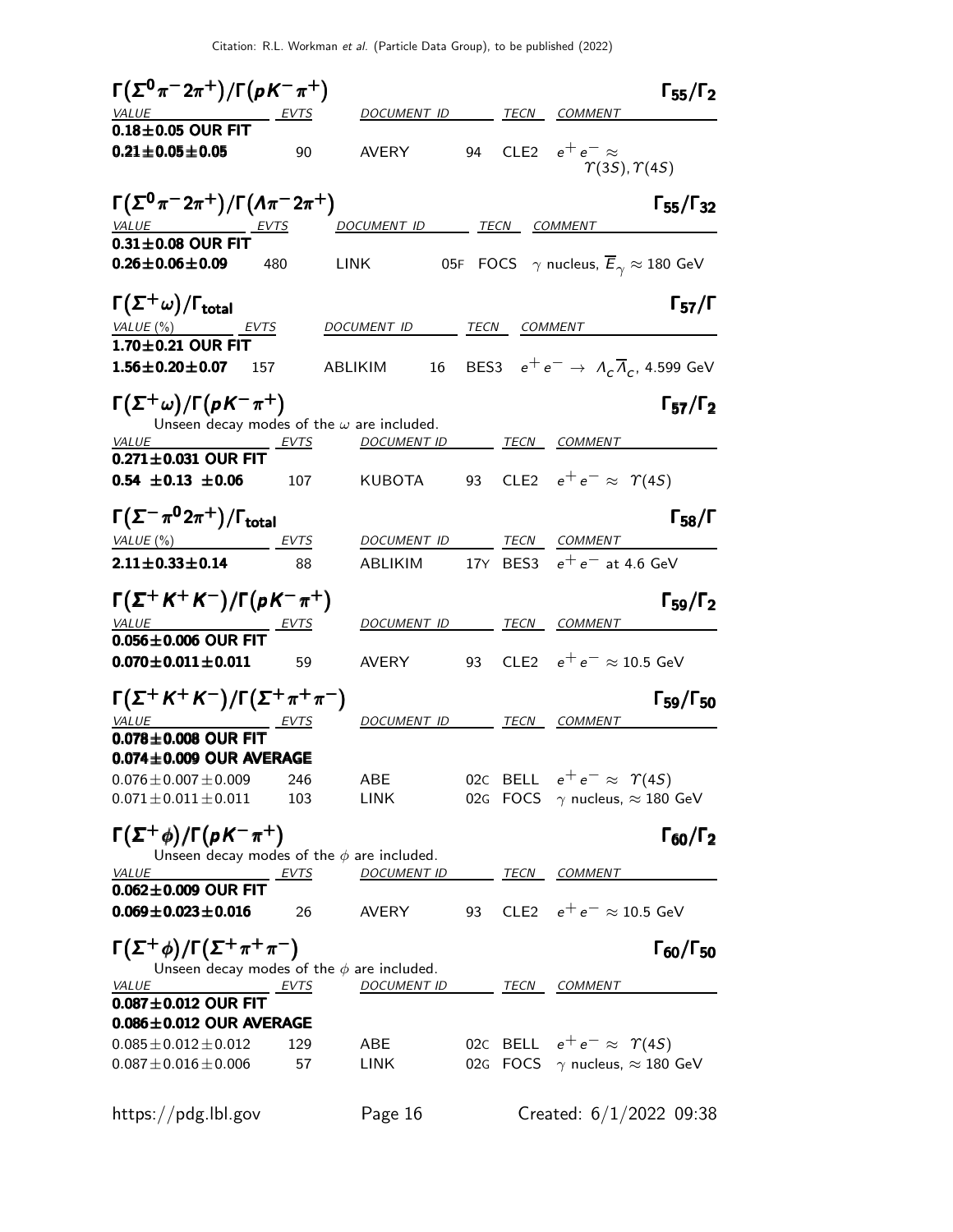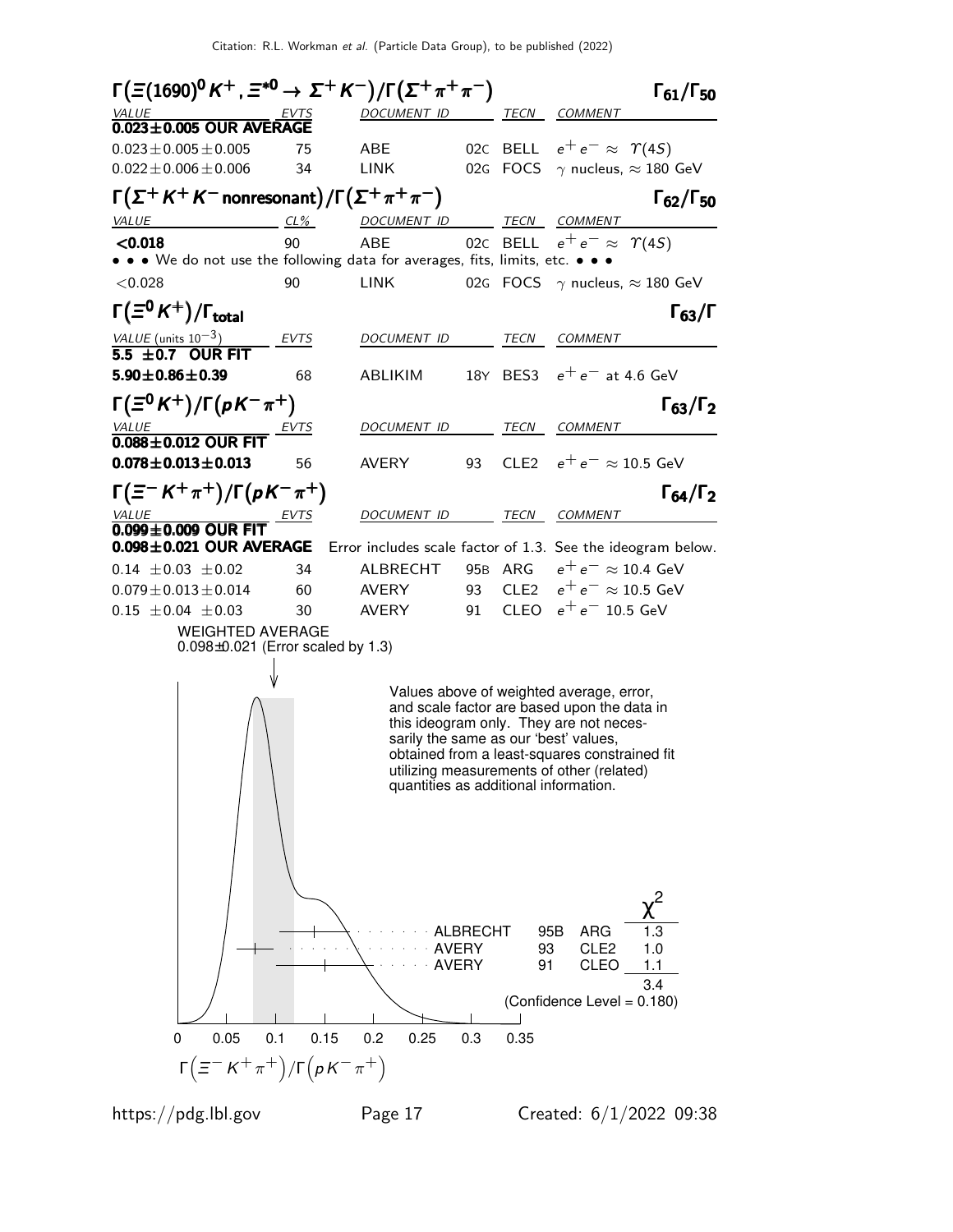| $\Gamma(\equiv^- K^+\pi^+)/\Gamma(\Lambda\pi^+)$<br><b>VALUE</b>                                                | <u>EVTS</u>        |                                                                           |    |              | $\Gamma_{64}/\Gamma_{28}$<br>DOCUMENT ID TECN COMMENT                            |
|-----------------------------------------------------------------------------------------------------------------|--------------------|---------------------------------------------------------------------------|----|--------------|----------------------------------------------------------------------------------|
| $0.48 \pm 0.04$ OUR FIT<br>$0.480 \pm 0.016 \pm 0.039$                                                          | 2665 $\pm$ 84      |                                                                           |    |              | AUBERT 070 BABR $e^+e^- \approx \Upsilon(45)$                                    |
| $\Gamma(\Xi(1530)^{0}K^{+})/\Gamma_{\rm total}$                                                                 |                    |                                                                           |    |              | $\Gamma_{65}/\Gamma$                                                             |
| VALUE (units $10^{-3}$ ) EVTS                                                                                   |                    | DOCUMENT ID TECN COMMENT                                                  |    |              |                                                                                  |
| 4.3 $\pm$ 0.9 OUR FIT Error includes scale factor of 1.1.<br>$5.02 \pm 0.99 \pm 0.31$                           | 60                 | ABLIKIM                                                                   |    |              | 18Y BES3 $e^+e^-$ at 4.6 GeV                                                     |
| $\Gamma(\Xi(1530)^0 K^+)/\Gamma(pK^-\pi^+)$                                                                     |                    |                                                                           |    |              | $\Gamma_{65}/\Gamma_2$                                                           |
| VALUE EVTS DOCUMENT ID TECN COMMENT<br>$\overline{0.068 \pm 0.014}$ OUR FIT Error includes scale factor of 1.1. |                    |                                                                           |    |              |                                                                                  |
| $0.053 \pm 0.016 \pm 0.010$<br>• • • We do not use the following data for averages, fits, limits, etc. • • •    | 24                 | <b>AVERY</b>                                                              | 93 |              | CLE2 $e^+e^- \approx 10.5$ GeV                                                   |
|                                                                                                                 |                    |                                                                           |    |              |                                                                                  |
| $0.05 \pm 0.02 \pm 0.01$ 11                                                                                     |                    |                                                                           |    |              | ALBRECHT 95B ARG $e^+e^- \approx 10.4$ GeV                                       |
|                                                                                                                 |                    | — Hadronic modes with a hyperon: $S=0$ final states                       |    |              |                                                                                  |
| $\Gamma(\Lambda K^+) / \Gamma(\Lambda \pi^+)$<br><i>VALUE</i>                                                   | EVTS               |                                                                           |    |              | $\Gamma_{66}/\Gamma_{28}$<br>DOCUMENT ID TECN COMMENT                            |
| 0.047±0.009 OUR AVERAGE Error includes scale factor of 1.8.                                                     |                    |                                                                           |    |              |                                                                                  |
| $0.044 \pm 0.004 \pm 0.003$                                                                                     | $1162 \pm 101$     |                                                                           |    |              | AUBERT 070 BABR $e^+e^- \approx \Upsilon(4S)$                                    |
| $0.074 \pm 0.010 \pm 0.012$                                                                                     | 265                | ABE                                                                       |    |              | 020 BELL $e^+e^- \approx \Upsilon(45)$                                           |
| $\Gamma(\Lambda K^+\pi^+\pi^-)/\Gamma(\Lambda\pi^+)$                                                            |                    |                                                                           |    |              | $\Gamma_{67}/\Gamma_{28}$                                                        |
| $VALU E$ CL%                                                                                                    |                    | <u>DOCUMENT ID</u>                                                        |    | TECN COMMENT |                                                                                  |
| $< 4.1 \times 10^{-2}$                                                                                          | 90                 | AUBERT 070 BABR $e^+e^- \approx \Upsilon(4S)$                             |    |              |                                                                                  |
| $\Gamma(\Sigma^0 K^+)/\Gamma(\Sigma^0 \pi^+)$<br>VALUE                                                          | EVTS               | DOCUMENT ID TECN COMMENT                                                  |    |              | $\Gamma_{68}/\Gamma_{45}$                                                        |
| $0.040 \pm 0.006$ OUR AVERAGE                                                                                   |                    |                                                                           |    |              |                                                                                  |
| $0.038 \pm 0.005 \pm 0.003$<br>$0.056 \pm 0.014 \pm 0.008$                                                      | $366 \pm 52$<br>75 | AUBERT<br>ABE                                                             |    |              | 070 BABR $e^+e^- \approx \Upsilon(45)$<br>020 BELL $e^+e^- \approx \Upsilon(45)$ |
| $\Gamma(\Sigma^0 K^+\pi^+\pi^-)/\Gamma(\Sigma^0 \pi^+)$                                                         |                    |                                                                           |    |              | $\Gamma_{69}/\Gamma_{45}$                                                        |
| <u>VALUE</u><br>$CL\%$<br>$< 2.0 \times 10^{-2}$                                                                | 90                 | DOCUMENT ID TECN COMMENT<br>AUBERT 070 BABR $e^+e^- \approx \Upsilon(45)$ |    |              |                                                                                  |
| $\Gamma(\Sigma^+ K^+ \pi^-)/\Gamma(\Sigma^+ \pi^+ \pi^-)$                                                       |                    |                                                                           |    |              | $\Gamma_{70}/\Gamma_{50}$                                                        |
| <u>VALUE EVTS</u>                                                                                               |                    | DOCUMENT ID TECN COMMENT                                                  |    |              |                                                                                  |
| $0.047 \pm 0.011 \pm 0.008$                                                                                     | 105                | ABE                                                                       |    |              | 020 BELL $e^+e^- \approx \Upsilon(45)$                                           |
| $\Gamma(\Sigma^+ K^{*}(892)^{0})/\Gamma(\Sigma^+\pi^+\pi^-)$                                                    |                    |                                                                           |    |              | $\Gamma_{71}/\Gamma_{50}$                                                        |
| Unseen decay modes of the $K^*(892)^0$ are included.<br><b>EVTS</b><br>VALUE                                    |                    |                                                                           |    |              |                                                                                  |
| $0.078 \pm 0.018 \pm 0.013$                                                                                     | 49                 | DOCUMENT ID TECN COMMENT<br><b>LINK</b>                                   |    |              | 02G FOCS $\gamma$ nucleus, $\approx$ 180 GeV                                     |
|                                                                                                                 |                    |                                                                           |    |              |                                                                                  |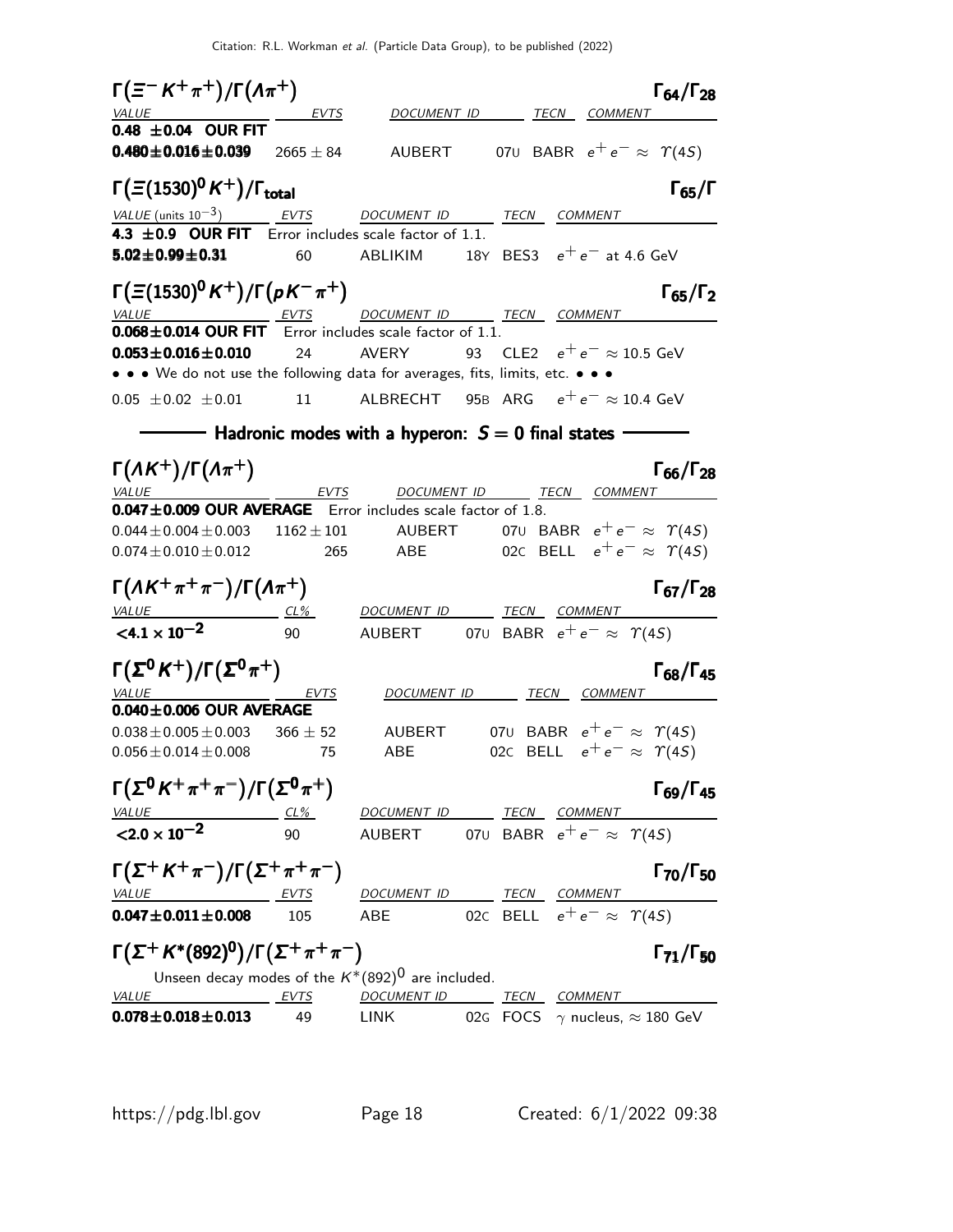| $\Gamma(\Sigma^- K^+ \pi^+) / \Gamma(\Sigma^+ K^*(892)^0)$                                                                                                                                                                                                                                                                                 |                  |                                                                                                                 |    |                                                        | $\Gamma_{72}/\Gamma_{71}$ |
|--------------------------------------------------------------------------------------------------------------------------------------------------------------------------------------------------------------------------------------------------------------------------------------------------------------------------------------------|------------------|-----------------------------------------------------------------------------------------------------------------|----|--------------------------------------------------------|---------------------------|
| VALUE                                                                                                                                                                                                                                                                                                                                      | $CL\%$           | DOCUMENT ID                                                                                                     |    | TECN COMMENT                                           |                           |
| < 0.35                                                                                                                                                                                                                                                                                                                                     | 90               | <b>LINK</b>                                                                                                     |    | 02G FOCS $\gamma$ nucleus, $\approx$ 180 GeV           |                           |
|                                                                                                                                                                                                                                                                                                                                            |                  | Doubly Cabibbo-suppressed modes                                                                                 |    |                                                        |                           |
| $\Gamma(pK^+\pi^-)/\Gamma(pK^-\pi^+)$                                                                                                                                                                                                                                                                                                      |                  |                                                                                                                 |    |                                                        | $\Gamma_{73}/\Gamma_2$    |
| VALUE (units $10^{-3}$ )                                                                                                                                                                                                                                                                                                                   | $\frac{EVTS}{E}$ | DOCUMENT ID                                                                                                     |    | TECN COMMENT                                           |                           |
| 1.77±0.27 OUR AVERAGE Error includes scale factor of 1.9.                                                                                                                                                                                                                                                                                  |                  |                                                                                                                 |    |                                                        |                           |
| $1.65 \pm 0.15 \pm 0.05$                                                                                                                                                                                                                                                                                                                   | 392              | AAIJ                                                                                                            |    | 18V LHCB $\Lambda_h^0 \rightarrow \Lambda_c^+ \mu^- X$ |                           |
| $2.35 \pm 0.27 \pm 0.21$                                                                                                                                                                                                                                                                                                                   | 3379             | YANG                                                                                                            | 16 | BELL At or near $\gamma$ s                             |                           |
|                                                                                                                                                                                                                                                                                                                                            |                  | - Semileptonic modes -                                                                                          |    |                                                        |                           |
| $\Gamma(\Lambda e^+\nu_e)/\Gamma_{\rm total}$                                                                                                                                                                                                                                                                                              |                  |                                                                                                                 |    |                                                        | $\Gamma_{74}/\Gamma$      |
| VALUE (%)                                                                                                                                                                                                                                                                                                                                  | EVTS             | DOCUMENT ID                                                                                                     |    | TECN COMMENT                                           |                           |
| $3.63 \pm 0.38 \pm 0.20$                                                                                                                                                                                                                                                                                                                   | 104              | ABLIKIM                                                                                                         |    | 15Y BES3 567 $pb^{-1}$ , 4.599 GeV                     |                           |
| $\Gamma(Ae^+\nu_e)/\Gamma(e^+$ anything)                                                                                                                                                                                                                                                                                                   |                  |                                                                                                                 |    |                                                        | $\Gamma_{74}/\Gamma_{76}$ |
| VALUE $(\%)$                                                                                                                                                                                                                                                                                                                               | EVTS             | DOCUMENT ID                                                                                                     |    | TECN COMMENT                                           |                           |
| $91.9 \pm 12.5 \pm 5.4$                                                                                                                                                                                                                                                                                                                    | 214              | <b>ABLIKIM</b>                                                                                                  |    | 18AF BES3 $e^+e^-$ 4.6 GeV                             |                           |
| $\Gamma(\Lambda e^+ \nu_e)/\Gamma(\rho K^- \pi^+)$                                                                                                                                                                                                                                                                                         |                  |                                                                                                                 |    |                                                        | $\Gamma_{74}/\Gamma_2$    |
| <b>VALUE</b>                                                                                                                                                                                                                                                                                                                               |                  | DOCUMENT ID TECN COMMENT                                                                                        |    |                                                        |                           |
| • • • We do not use the following data for averages, fits, limits, etc. • • •                                                                                                                                                                                                                                                              |                  |                                                                                                                 |    |                                                        |                           |
| $0.43 \pm 0.08$                                                                                                                                                                                                                                                                                                                            |                  | <sup>1,2</sup> BERGFELD 94 CLE2 $e^+e^- \approx \Upsilon(45)$<br>2,3 ALBRECHT 91G ARG $e^+e^- \approx 10.4$ GeV |    |                                                        |                           |
| $0.38 \pm 0.14$                                                                                                                                                                                                                                                                                                                            |                  |                                                                                                                 |    |                                                        |                           |
| <sup>1</sup> BERGFELD 94 measures $\sigma(e^+e^- \rightarrow A_c^+X) \cdot B(A_c^+ \rightarrow Ae^+\nu_e) = (4.87 \pm 0.28 \pm 0.28)$<br>$0.69$ ) pb.<br><sup>2</sup> To extract $\Gamma(\Lambda_c^+ \to \Lambda e^+ \nu_e)/\Gamma(\Lambda_c^+ \to pK^-\pi^+)$ , we use $\sigma(e^+e^-\to \Lambda_c^+X)\cdot B(\Lambda_c \to \Lambda_c^+)$ |                  |                                                                                                                 |    |                                                        |                           |
| $pK^-\pi^+$ ) = (11.2 $\pm$ 1.3) pb, which is the weighted average of measurements from<br>ARGUS (ALBRECHT 96E) and CLEO (AVERY 91).                                                                                                                                                                                                       |                  |                                                                                                                 |    |                                                        |                           |
| 3 ALBRECHT 91G measures $\sigma(e^+e^- \rightarrow A_c^+X)$ ·B $(A_c^+ \rightarrow Ae^+\nu_e) = (4.20 \pm 1.28 \pm 1.25)$<br>$0.71$ ) pb.                                                                                                                                                                                                  |                  |                                                                                                                 |    |                                                        |                           |
| $\Gamma(\Lambda \mu^+ \nu_{\mu})/\Gamma_{\rm total}$                                                                                                                                                                                                                                                                                       |                  |                                                                                                                 |    |                                                        | $\Gamma_{75}/\Gamma$      |
| VALUE $(\%)$                                                                                                                                                                                                                                                                                                                               | <b>EVTS</b>      | DOCUMENT ID                                                                                                     |    | TECN COMMENT                                           |                           |
| $3.49 \pm 0.46 \pm 0.27$                                                                                                                                                                                                                                                                                                                   | 79               | ABLIKIM                                                                                                         |    | 17D BES3 $e^+e^-$ at 4.6 GeV                           |                           |
| $\Gamma(\Lambda \mu^+ \nu_\mu)/\Gamma(\rho K^- \pi^+)$<br>VALUE                                                                                                                                                                                                                                                                            |                  | DOCUMENT ID TECN COMMENT                                                                                        |    |                                                        | $\Gamma_{75}/\Gamma_2$    |
| • • • We do not use the following data for averages, fits, limits, etc. • • •                                                                                                                                                                                                                                                              |                  |                                                                                                                 |    |                                                        |                           |
| $0.40 \pm 0.09$                                                                                                                                                                                                                                                                                                                            |                  | <sup>1,2</sup> BERGFELD 94 CLE2 $e^+e^- \approx \Upsilon(45)$                                                   |    |                                                        |                           |
| $0.35 \pm 0.20$                                                                                                                                                                                                                                                                                                                            |                  | <sup>2,3</sup> ALBRECHT 91G ARG $e^+e^- \approx 10.4$ GeV                                                       |    |                                                        |                           |
| <sup>1</sup> BERGFELD 94 measures $\sigma(e^+e^- \rightarrow A_C^+X)$ ·B $(A_C^+ \rightarrow A\mu^+\nu_\mu)=(4.43\pm0.51\pm0.51)$<br>$0.64$ ) pb.                                                                                                                                                                                          |                  |                                                                                                                 |    |                                                        |                           |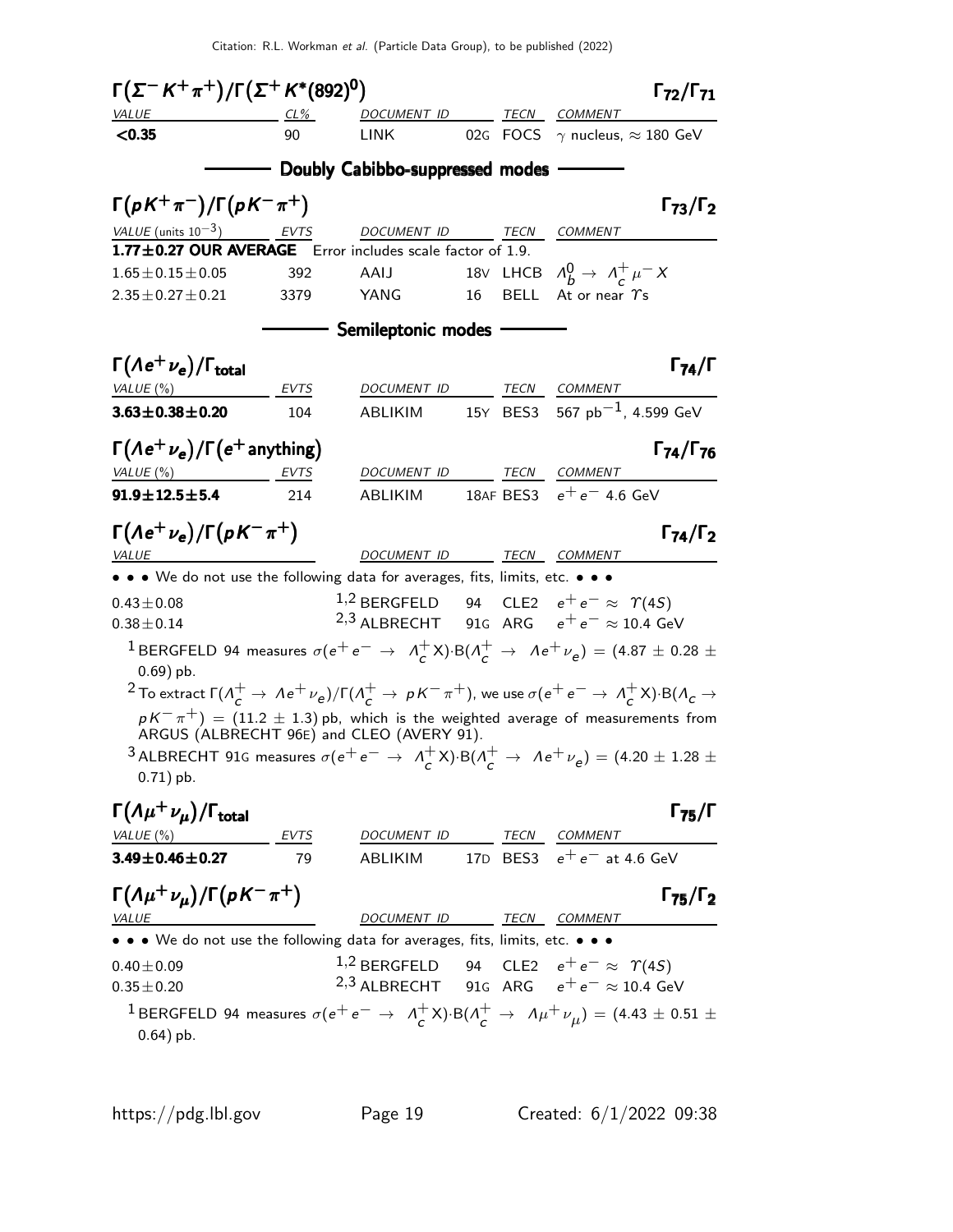$^2$  To extract Γ( $\Lambda_c^+\to\Lambda\mu^+\nu_{\mu})$ /Γ( $\Lambda_c^+\to\,$  p K $^-\pi^+)$ , we use  $\sigma(e^+e^-\to\Lambda_c^+)$  $_{c}^{+}$ X)·B( $\Lambda_{c}$   $\rightarrow$  $p$   $K^-\pi^+) \,=\, (11.2\,\pm\,1.3)$  pb, which is the weighted average of measurements from ARGUS (ALBRECHT 96E) and CLEO (AVERY 91).

3 ALBRECHT 91G measures  $\sigma(e^+e^- \rightarrow A^+e^-)$  $c^+$ X)·B( $\Lambda_c^+ \to \Lambda \mu^+ \nu_\mu$ ) = (3.91 ± 2.02 ± 0.90) pb.

| $\Gamma(\Lambda \mu^+ \nu_{\mu})/\Gamma(\Lambda e^+ \nu_e)$                                                    |                                                   |  |                | $\Gamma_{75}/\Gamma_{74}$ |
|----------------------------------------------------------------------------------------------------------------|---------------------------------------------------|--|----------------|---------------------------|
| <i>VALUE</i>                                                                                                   | DOCUMENT ID TECN                                  |  | <i>COMMENT</i> |                           |
| • • • We do not use the following data for averages, fits, limits, etc. • • •                                  |                                                   |  |                |                           |
| $0.96 \pm 0.16 \pm 0.04$                                                                                       | <sup>1</sup> ABLIKIM 17D BES3 $e^+e^-$ at 4.6 GeV |  |                |                           |
| <sup>1</sup> This is the ratio of the ABLIKIM 17D $\Lambda \mu^+ \nu_a$ branching fraction and the ABLIKIM 15Y |                                                   |  |                |                           |

 $A\,e^+\,\nu_{\bm{e}}$  branching fraction (see above), and so is not an independent measurement.

## - Inclusive modes -

| $\Gamma(e^+$ anything) / $\Gamma_{\text{total}}$   |             |                    |  |      |                                              | $\Gamma_{76}/\Gamma$ |
|----------------------------------------------------|-------------|--------------------|--|------|----------------------------------------------|----------------------|
| VALUE $(\% )$                                      | <b>EVTS</b> | <b>DOCUMENT ID</b> |  | TECN | <b>COMMENT</b>                               |                      |
| $3.95 \pm 0.34 \pm 0.09$                           | 214         | <b>ABLIKIM</b>     |  |      | 18AF BES3 $e^+e^-$ 4.6 GeV                   |                      |
| $\Gamma(p \text{ anything})/\Gamma_{\text{total}}$ |             |                    |  |      |                                              | $\Gamma_{77}/\Gamma$ |
| <i>VALUE</i>                                       |             | <b>DOCUMENT ID</b> |  | TECN | <b>COMMENT</b>                               |                      |
| $0.50 \pm 0.08 \pm 0.14$                           |             | $1$ CRAWFORD       |  |      | 92 $\,$ CLEO $\,$ e $^{+}$ e $^{-}$ 10.5 GeV |                      |

<sup>1</sup> This CRAWFORD 92 value includes protons from  $\Lambda$  decay. The value is model dependent, but account is taken of this in the systematic error.

| $\Gamma(n$ anything)/ $\Gamma_{\rm total}$ |                                        |      | $\Gamma_{78}/\Gamma$ |
|--------------------------------------------|----------------------------------------|------|----------------------|
| <b>VALUE</b>                               | DOCUMENT ID                            | TECN | <i>COMMENT</i>       |
| $0.50\!\pm\!0.08\!\pm\!0.14$               | $1$ CRAWFORD 92 CLEO $e^+e^-$ 10.5 GeV |      |                      |

<sup>1</sup> This CRAWFORD 92 value includes neutrons from  $\Lambda$  decay. The value is model dependent, but account is taken of this in the systematic error.

| $\Gamma(\Lambda \text{ anything})/\Gamma_{\text{total}}$ |             |                         |      |             | $\Gamma_{79}/\Gamma$                                                                                                 |
|----------------------------------------------------------|-------------|-------------------------|------|-------------|----------------------------------------------------------------------------------------------------------------------|
| VALUE $(\%)$                                             | EVTS        | DOCUMENT ID             |      | <b>TECN</b> | <b>COMMENT</b>                                                                                                       |
| 38.2 <sup>+2.8</sup> ± 0.9                               | 700         | ABLIKIM                 |      | 18E BES3    | $e^+e^-$ at 4.6 GeV                                                                                                  |
| $\Gamma(K_S^0)$ anything) / $\Gamma_{total}$             |             |                         |      |             | $\Gamma_{80}/\Gamma$                                                                                                 |
| VALUE $(\%)$                                             | <b>EVTS</b> | <i>DOCUMENT ID</i>      |      | TECN        | <b>COMMENT</b>                                                                                                       |
| $9.9 \pm 0.6 \pm 0.4$                                    | 478         | ABLIKIM                 |      | 20AJ BES3   | $e^+e^-$ at 4.6 GeV                                                                                                  |
| $\Gamma(3$ prongs) / $\Gamma_{total}$                    |             |                         |      |             | $\Gamma_{81}/\Gamma$                                                                                                 |
| VALUE                                                    |             | DOCUMENT ID             | TECN |             | <b>COMMENT</b>                                                                                                       |
| $0.24 \pm 0.07 \pm 0.04$                                 |             | KAYIS-TOPAK.03          |      | <b>CHRS</b> | $\nu_{\mu}$ emulsion, $\overline{E}$ =27 GeV                                                                         |
|                                                          |             | Rare or forbidden modes |      |             |                                                                                                                      |
| $\Gamma(\rho e^+ e^-)/\Gamma_{\text{total}}$<br>actions. |             |                         |      |             | $\Gamma_{82}/\Gamma$<br>A test for the $\Delta C=1$ weak neutral current. Allowed by higher-order electroweak inter- |

| <i>VALUE</i>                   | CL% | EVTS           | <i>DOCUMENT ID</i> |  | TECN COMMENT                           |
|--------------------------------|-----|----------------|--------------------|--|----------------------------------------|
| $<$ 5.5 $\times$ 10 $^{-6}$    |     | 90 $4.0 + 7.1$ | LEES               |  | 116 BABR $e^+e^- \approx \Upsilon(45)$ |
| $\frac{https://pdg.1b1.gov}{%$ |     |                | Page 20            |  | Created: $6/1/2022$ 09:38              |

## $\Gamma_{\text{max}}/\Gamma$

I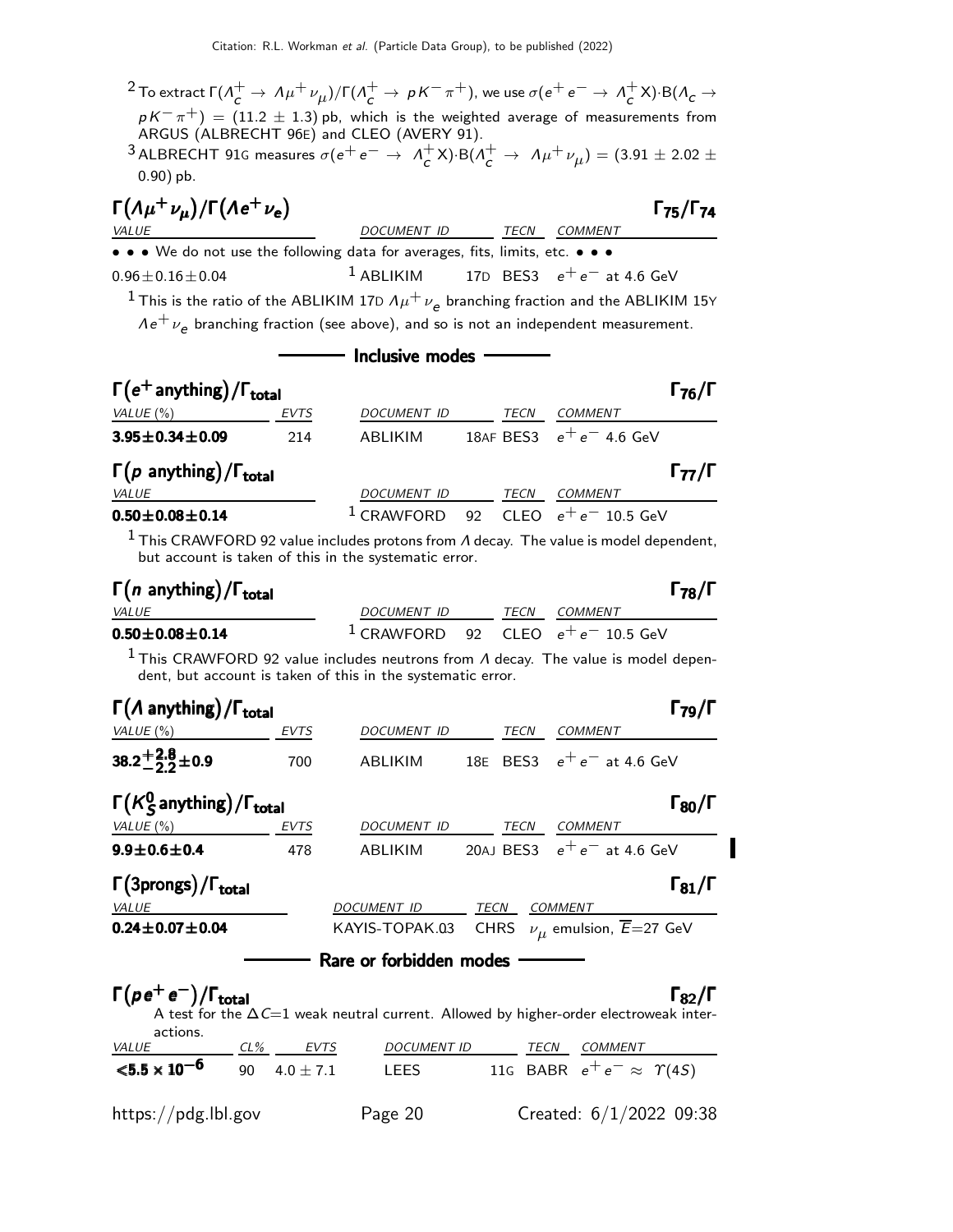# $\Gamma(p\mu^+\mu^-)$  non-resonant) / $\Gamma_{\text{total}}$  [83/Γ

|                                                                                                         |                            |                                                   |             | A test for the $\Delta C=1$ weak neutral current. Allowed by higher-order electroweak inter- |                      |
|---------------------------------------------------------------------------------------------------------|----------------------------|---------------------------------------------------|-------------|----------------------------------------------------------------------------------------------|----------------------|
| actions.<br>VALUE                                                                                       | $CL\%$                     | DOCUMENT ID TECN COMMENT                          |             |                                                                                              |                      |
| $< 7.7 \times 10^{-8}$<br>• • • We do not use the following data for averages, fits, limits, etc. • • • | 90                         | AAIJ                                              |             | 18N LHCB Ratio to $p\phi$ , $\phi \rightarrow \mu^+ \mu^-$                                   |                      |
| $\leq 4.4 \times 10^{-5}$<br>$<$ 3.4 $\times$ 10 <sup>-4</sup>                                          | 90<br>90                   | KODAMA                                            | 95          | LEES 11G BABR $e^+e^- \approx \Upsilon(4S)$<br>E653 $\pi^-$ emulsion 600 GeV                 |                      |
| $\Gamma(\rho\,\mathrm{e}^+\,\mu^-)/\Gamma_\mathrm{total}$                                               |                            | A test of lepton family-number conservation.      |             |                                                                                              | $\Gamma_{84}/\Gamma$ |
| VALUE CL% EVTS                                                                                          |                            |                                                   |             | DOCUMENT ID TECN COMMENT                                                                     |                      |
| $\leq$ 9.9 $\times$ 10 <sup>-6</sup> 90 $-0.7 \pm 3.0$                                                  |                            | LEES                                              |             | 116 BABR $e^+e^- \approx \Upsilon(45)$                                                       |                      |
| $\Gamma(\rho e^-\mu^+)/\Gamma_{\rm total}$<br><i>VALUE</i>                                              | $CL\%$ EVTS                | A test of lepton family-number conservation.      |             | <u>DOCUMENT ID _______ TECN ___COMMENT _______</u>                                           | $\Gamma_{85}/\Gamma$ |
| ${<}19 \times 10^{-6}$<br>90                                                                            | $6.2 \pm 4.9$              | <b>LEES</b>                                       |             | 11G BABR $e^+e^- \approx \Upsilon(4S)$                                                       |                      |
| $\Gamma(\overline{\rho}2e^+)/\Gamma_{\rm total}$                                                        |                            | A test of lepton- and baryon-number conservation. |             |                                                                                              | $\Gamma_{86}/\Gamma$ |
| VALUE CL% EVTS<br>$<$ 2.7 $\times$ 10 <sup>-6</sup>                                                     | 90                         | $-1.5 \pm 4.5$ LEES                               | DOCUMENT ID | <u>TECN COMMENT TECN</u><br>11G BABR $e^+e^- \approx \Upsilon(4S)$                           |                      |
| $\Gamma(\overline{\rho}2\mu^+)/\Gamma_{\rm total}$<br>servation.                                        |                            |                                                   |             | A test of lepton- and baryon-number conservation and of lepton family-number con-            | $\Gamma_{87}/\Gamma$ |
| VALUE                                                                                                   |                            |                                                   |             |                                                                                              |                      |
| $\leq$ <b>9.4</b> $\times$ 10 <sup>-6</sup> 90 0.0 $\pm$ 2.2                                            |                            | <b>LEES</b>                                       |             | 116 BABR $e^+e^- \approx \Upsilon(45)$                                                       |                      |
| $\Gamma(\overline{\rho}\,{\rm e}^+\,\mu^+)/\Gamma_{\rm total}$<br>servation.                            |                            |                                                   |             | A test of lepton- and baryon-number conservation and of lepton family-number con-            | $\Gamma_{88}/\Gamma$ |
| <u>VALUE</u>                                                                                            | <u>___ CL% ______ EVTS</u> |                                                   |             | DOCUMENT ID TECN COMMENT                                                                     |                      |
| ${<}16 \times 10^{-6}$                                                                                  | 90                         |                                                   |             | 10.1 $\pm$ 6.8 LEES 11G BABR $e^+e^- \approx \Upsilon(4S)$                                   |                      |
| $\Gamma(\Sigma^{-}\mu^{+}\mu^{+})/\Gamma_{\text{total}}$<br>A test of lepton-number conservation.       |                            |                                                   |             |                                                                                              | $\Gamma_{89}/\Gamma$ |
| <b>VALUE</b><br>$< 7.0 \times 10^{-4}$                                                                  | $CL\%$ EVTS<br>90<br>0     | <u>DOCUMENT ID</u><br><b>KODAMA</b>               | E653<br>95  | <i>TECN COMMENT</i><br>$\pi^-$ emulsion 600 GeV                                              |                      |
|                                                                                                         |                            |                                                   |             |                                                                                              |                      |

### $Λ^+_{c}$  $\vec{c}$  DECAY PARAMETERS

See the note on "Baryon Decay Parameters" in the neutron Listings.

| $\alpha$ FOR $\Lambda_c^+ \to \Lambda \pi^+$ |             |                    |      |                                                              |
|----------------------------------------------|-------------|--------------------|------|--------------------------------------------------------------|
| <b>VALUE</b>                                 | <b>EVTS</b> | <b>DOCUMENT ID</b> | TECN | <b>COMMENT</b>                                               |
| $-0.84 \pm 0.09$ OUR AVERAGE                 |             |                    |      |                                                              |
| $-0.80 \pm 0.11 \pm 0.02$                    |             | <b>ABLIKIM</b>     |      | 19AX BES3 $e^+e^-$ at 4.6 GeV                                |
| $-0.78 \pm 0.16 \pm 0.19$                    |             | <b>LINK</b>        |      | 06A FOCS $\gamma$ A, $\overline{E}_{\gamma} \approx 180$ GeV |
| $-0.94 \pm 0.21 \pm 0.12$                    | 414         | $1$ BISHAI         |      | 95 CLE2 $e^+e^- \approx \Upsilon(4S)$                        |
| $-0.96 \pm 0.42$                             |             | ALBRECHT           | 92   | ARG $e^+e^- \approx 10.4$ GeV                                |
| $-1.1 \pm 0.4$                               | 86          | <b>AVERY</b>       |      | 90B CLEO $e^+e^- \approx 10.6$ GeV                           |
|                                              |             |                    |      |                                                              |
| https://pdg.lbl.gov                          |             | Page 21            |      | Created: $6/1/2022$ 09:38                                    |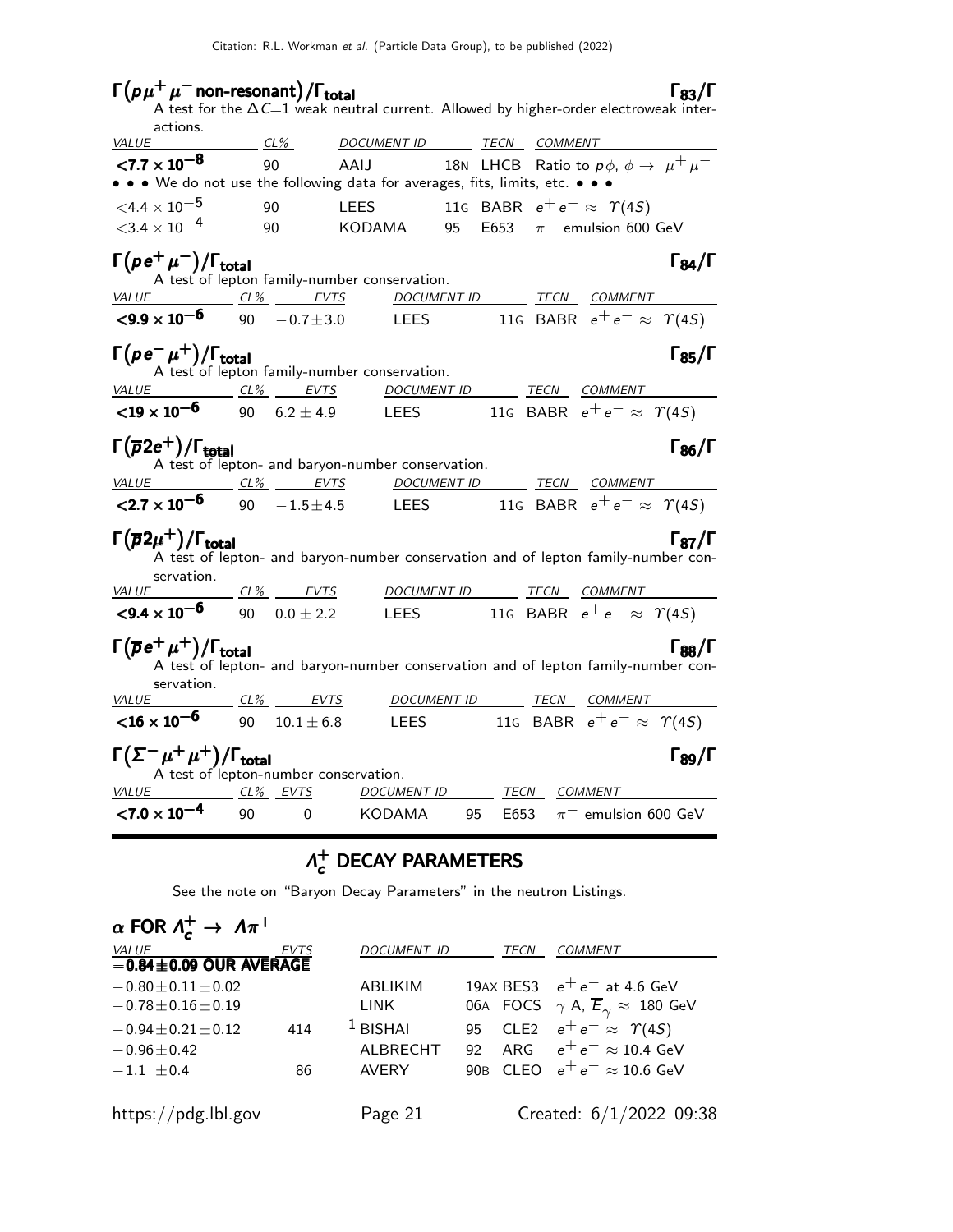<sup>1</sup> BISHAI 95 actually gives  $\alpha = -0.94 + 0.21$  $+0.12$ , chopping the errors at the physical limit −1.0. However, for  $\alpha \approx -1.0$ , some experiments should get unphysical values  $(\alpha < -1.0)$ , and for averaging with other measurements such values (or errors that extend below  $-1.0$ ) should not be chopped.

$$
\alpha \text{ FOR } \Lambda_c^+ \to \Sigma^+ \pi^0
$$

| <i>VALUE</i>                                                  | <b>EVTS</b> | DOCUMENT ID        | TECN | COMMENT                               |
|---------------------------------------------------------------|-------------|--------------------|------|---------------------------------------|
| $-0.55 \pm 0.11$ OUR AVERAGE                                  |             |                    |      |                                       |
| $-0.57 \pm 0.10 \pm 0.07$                                     |             | ABLIKIM            |      | 19AX BES3 $e^+e^-$ at 4.6 GeV         |
| $-0.45 + 0.31 + 0.06$                                         | 89          | <b>BISHAI</b>      |      | 95 CLE2 $e^+e^- \approx \Upsilon(4S)$ |
| $\alpha$ FOR $\Lambda_c^+ \to \Sigma^0 \pi^+$<br><b>VALUE</b> |             | <i>DOCUMENT ID</i> | TECN | COMMENT                               |
| $-0.73 \pm 0.17 \pm 0.07$                                     |             | ABLIKIM            |      | 19AX BES3 $e^+e^-$ at 4.6 GeV         |

# $\alpha$  FOR  $\Lambda_c^+ \to \Lambda \ell^+ \nu_\ell$

The experiments don't cover the complete (or same incomplete)  $M(\Lambda\ell^+)$  range, but we average them together anyway.

| <b>VALUE</b>                                                                  | <b>EVTS</b> | <b>DOCUMENT ID</b> | <b>TECN</b> | <b>COMMENT</b>                                            |
|-------------------------------------------------------------------------------|-------------|--------------------|-------------|-----------------------------------------------------------|
| $-0.86 \pm 0.04$ OUR AVERAGE                                                  |             |                    |             |                                                           |
| $-0.86 \pm 0.03 \pm 0.02$                                                     | 3201        |                    |             | <sup>1</sup> HINSON 05 CLEO $e^+e^- \approx \Upsilon(4S)$ |
| $-0.91 \pm 0.42 \pm 0.25$                                                     |             |                    |             | <sup>2</sup> ALBRECHT 94B ARG $e^+e^- \approx 10$ GeV     |
| • • • We do not use the following data for averages, fits, limits, etc. • • • |             |                    |             |                                                           |
| $-0.82 + 0.09 + 0.06$<br>$-0.06 - 0.03$                                       | 700         |                    |             | <sup>3</sup> CRAWFORD 95 CLE2 See HINSON 05               |
| $-0.89 + 0.17 + 0.09$<br>$-0.11 - 0.05$                                       | 350         |                    |             | <sup>4</sup> BERGFELD 94 CLE2 See CRAWFORD 95             |
|                                                                               |             |                    |             |                                                           |

 $^1$ HINSON 05 measures the form-factor ratio  $R \equiv f_2/f_1$  for  $\Lambda_c^+ \to \Lambda e^+ \nu_e$  events to be  $-0.31 \pm 0.05 \pm 0.04$  and the pole mass to be 2.21  $\pm$  0.08  $\pm$  0.14 GeV/c<sup>2</sup>, and from these calculates  $\alpha$ , averaged over  $q^2$ , where  $\langle q^2 \rangle$   $=$  0.67 (GeV/c) $^2$ .

<sup>2</sup> ALBRECHT 94B uses  $\Lambda e^+$  and  $\Lambda \mu^+$  events in the mass range 1.85 < M( $\Lambda \ell^+$ ) < 2.20 GeV.

 $^3$ CRAWFORD 95 measures the form-factor ratio  $R \equiv f_2/f_1$  for  $\Lambda_c^+ \to \Lambda e^+ \nu_e$  events to be  $-0.25\pm0.14\pm0.08$  and from this calculates  $\alpha$ , averaged over  $q^2$ , to be the above.  $4$  BERGFELD 94 uses  $Ae^+$  events.

α FOR Λ + <sup>c</sup> <sup>→</sup> pK<sup>0</sup> S α FOR Λ + <sup>c</sup> pK<sup>0</sup> <sup>α</sup>S<sup>Λ</sup> <sup>+</sup><sup>c</sup> <sup>→</sup> pK<sup>0</sup> αΛ <sup>+</sup><sup>c</sup> pK<sup>0</sup>

| <b>VALUE</b>                 | DOCUMENT ID | TFCN | <i>COMMENT</i>                |
|------------------------------|-------------|------|-------------------------------|
| $0.18\!\pm\!0.43\!\pm\!0.14$ | ABI IKIM    |      | 19AX BES3 $e^+e^-$ at 4.6 GeV |

### $Λ_{c}^{+}$  $_{c}^{+}, \overline{\Lambda}_{c}^{-}$  $\Lambda_c^+$ ,  $\overline{\Lambda}_c^-$  CP-VIOLATING DECAY ASYMMETRIES

| $(\alpha + \overline{\alpha})/(\alpha - \overline{\alpha})$ in $\Lambda_c^+ \to \Lambda \pi^+$ , $\overline{\Lambda}_c^- \to \overline{\Lambda} \pi^-$<br>This is zero if CP is conserved. |                    |  |      |                                                              |  |
|--------------------------------------------------------------------------------------------------------------------------------------------------------------------------------------------|--------------------|--|------|--------------------------------------------------------------|--|
| <i>VALUE</i>                                                                                                                                                                               | <b>DOCUMENT ID</b> |  | TECN | <i>COMMENT</i>                                               |  |
| $-0.07 \pm 0.19 \pm 0.24$                                                                                                                                                                  | I INK              |  |      | 06A FOCS $\gamma$ A, $\overline{E}_{\gamma} \approx 180$ GeV |  |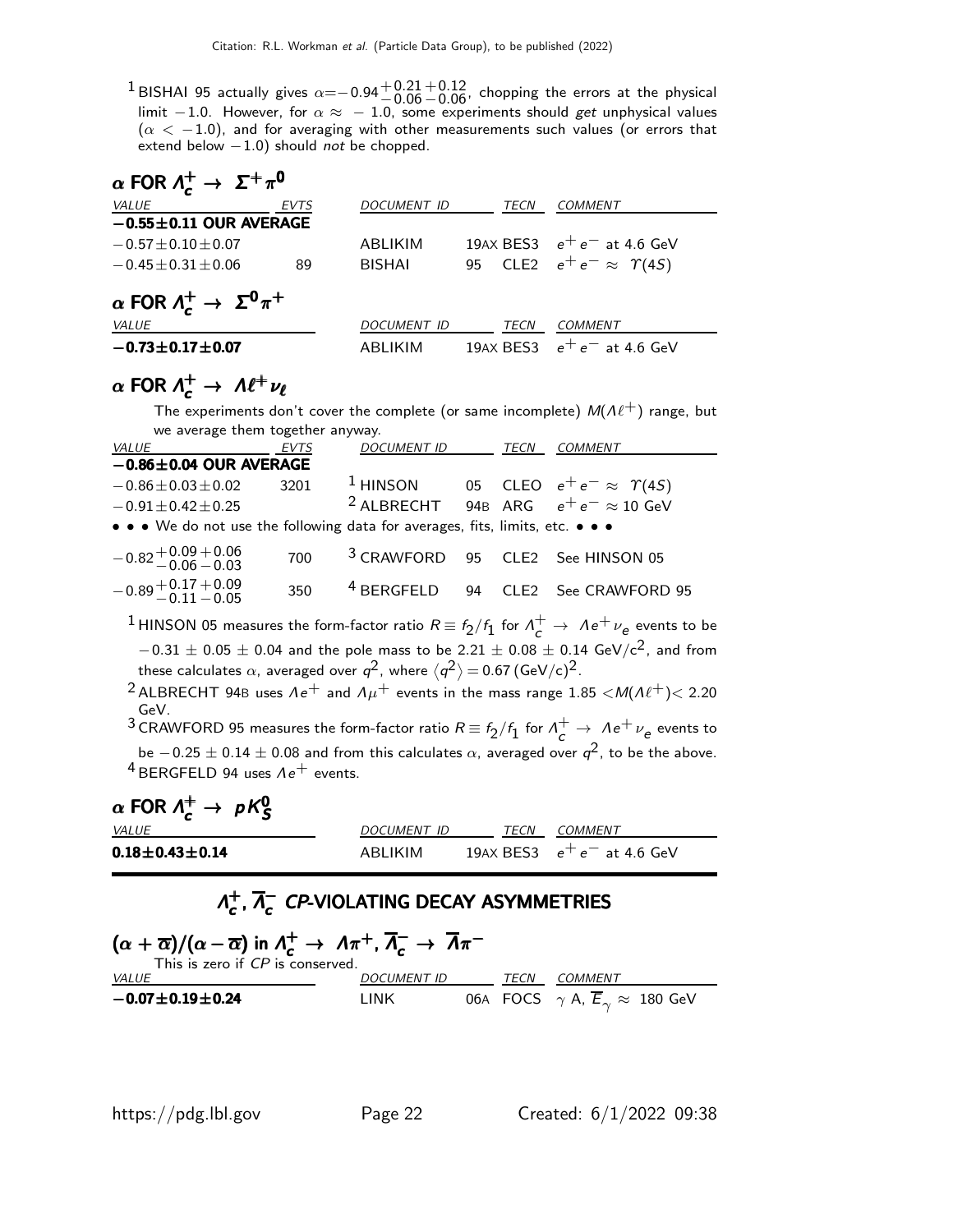| $(\alpha + \overline{\alpha})/(\alpha - \overline{\alpha})$ in $\Lambda_c^+ \to \Lambda e^+ \nu_e$ , $\overline{\Lambda}_c^- \to \overline{\Lambda}e^- \overline{\nu}_e$ |                                 |  |                                                                                                                         |
|--------------------------------------------------------------------------------------------------------------------------------------------------------------------------|---------------------------------|--|-------------------------------------------------------------------------------------------------------------------------|
| This is zero if CP is conserved.<br><b>VALUE</b>                                                                                                                         | DOCUMENT ID TECN COMMENT        |  |                                                                                                                         |
| $0.00 \pm 0.03 \pm 0.02$                                                                                                                                                 |                                 |  | HINSON 05 CLEO $e^+e^- \approx \Upsilon(4S)$                                                                            |
| $A_{CP}(AX)$ in $\Lambda_c \to AX$ , $\overline{\Lambda}_c \to \overline{\Lambda}X$                                                                                      |                                 |  |                                                                                                                         |
| VALUE $(\%)$<br>EVTS                                                                                                                                                     | DOCUMENT ID TECN COMMENT        |  |                                                                                                                         |
| $2.1^{+7.0}_{-6.6}$ ± 1.6                                                                                                                                                |                                 |  | 700 ABLIKIM 18E BES3 $e^+e^-$ at 4.6 GeV                                                                                |
| $\Delta A_{CP} = A_{CP}(\Lambda_c^+ \to pK^+K^-) - A_{CP}(\Lambda_c^+ \to p\pi^+\pi^-)$                                                                                  |                                 |  |                                                                                                                         |
| VALUE $(\%)$                                                                                                                                                             | DOCUMENT ID TECN COMMENT        |  |                                                                                                                         |
| $0.30 \pm 0.91 \pm 0.61$                                                                                                                                                 | $1$ AAIJ 18R LHCB $pp$ 7, 8 TeV |  |                                                                                                                         |
|                                                                                                                                                                          |                                 |  | $^{-1}$ AAIJ 18R applies phase-space-dependent weights to the $\Lambda^+_\epsilon \to \, p \pi^+ \pi^-$ sample to align |
| its kinematics with the $\Lambda_c^+ \to pK^+K^-$ sample.                                                                                                                |                                 |  |                                                                                                                         |

### $Λ^+$  $\vec{c}$  references

We have omitted some papers that have been superseded by later experiments. The omitted papers may be found in our 1992 edition (Physical Review D45, 1 June, Part II) or in earlier editions.

| ABLIKIM<br><b>ABLIKIM</b> | 21H<br>21 <sub>N</sub> | PL B817 136327<br>PR D103 L091101 | M. Ablikim et al.<br>M. Ablikim et al. | BESIII Collab.)                     |
|---------------------------|------------------------|-----------------------------------|----------------------------------------|-------------------------------------|
| <b>LEE</b>                | 21A                    | PR D103 052005                    | J.Y. Lee et al.                        | BESIII Collab.) J<br>BELLE Collab.) |
| LI.                       | 21                     | PR D103 072004                    | S.X. Li et al.                         | BELLE Collab.)                      |
| LI                        | 21E                    | PR D104 072008                    | S.X. Li et al.                         | (BELLE Collab.)                     |
| <b>ABLIKIM</b>            |                        | 20AJ EPJ C80 935                  | M. Ablikim et al.                      | (BESIII Collab.)                    |
| AAIJ                      |                        | 19AG PR D100 032001               | R. Aaij et al.                         | (LHCb Collab.)                      |
| ABLIKIM                   |                        | 19AX PR D100 072004               | M. Ablikim et al.                      | (BESIII Collab.)                    |
| ABLIKIM                   | 19X                    | CP C43 083002                     | M. Ablikim et al.                      | BESIII Collab.)                     |
| ABLIKIM                   | 19Y                    | PR D99 032010                     | M. Ablikim et al.                      | BESIII Collab.)                     |
| AAIJ                      | 18N                    | PR D97 091101                     | R. Aaij et al.                         | (LHCb Collab.)                      |
| AAIJ                      | 18R                    | JHEP 1803 182                     | R. Aaij et al.                         | (LHCb Collab.)                      |
| AAIJ                      | 18V                    | JHEP 1803 043                     | R. Aaij et al.                         | (LHCb Collab.)                      |
| ABLIKIM                   |                        | 18AF PRL 121 251801               | M. Ablikim et al.                      | BESIII Collab.)                     |
| <b>ABLIKIM</b>            | 18E                    | PRL 121 062003                    | M. Ablikim et al.                      | BESIII Collab.)                     |
| ABLIKIM                   | 18Y                    | PL B783 200                       | M. Ablikim et al.                      | BESIII Collab.)                     |
| <b>BERGER</b>             | 18                     | PR D98 112006                     | M. Berger et al.                       | BELLE Collab.)                      |
| ABLIKIM                   | 17D                    | PL B767 42                        | M. Ablikim et al.                      | BESIII Collab.)                     |
| ABLIKIM                   | 17H                    | PRL 118 112001                    | M. Ablikim et al.                      | BESIII Collab.)                     |
| ABLIKIM                   | 17Q                    | PR D95 111102                     | M. Ablikim et al.                      | BESIII Collab.)                     |
| ABLIKIM                   | 17Y                    | PL B772 388                       | M. Ablikim et al.                      | BESIII Collab.)                     |
| PAL                       | 17                     | PR D96 051102                     | B. Pal et al.                          | BELLE Collab.)                      |
| ABLIKIM                   | 16                     | PRL 116 052001                    | M. Ablikim et al.                      | BESIII Collab.)                     |
| <b>ABLIKIM</b>            | 16U                    | PRL 117 232002                    | M. Ablikim et al.                      | BESIII Collab.)                     |
| YANG                      | 16                     | PRL 117 011801                    | S.B. Yang et al.                       | BELLE Collab.)                      |
| ABLIKIM                   | 15Y                    | PRL 115 221805                    | M. Ablikim et al.                      | BESIII Collab.)                     |
| <b>ZUPANC</b>             | 14                     | PRL 113 042002                    | A. Zupanc et al.                       | BELLE Collab.)                      |
| <b>LEES</b>               | 11G                    | PR D84 072006                     | J.P. Lees et al.                       | (BABAR Collab.)                     |
| VAZQUEZ-JA 08             |                        | PL B666 299                       | E. Vazquez-Jauregui et al.             | (SELEX Collab.)                     |
| AUBERT                    | 07U                    | PR D75 052002                     | B. Aubert et al.                       | (BABAR Collab.)                     |
| <b>LINK</b>               | 06A                    | PL B634 165                       | J.M. Link et al.                       | (FNAL FOCUS Collab.)                |
| AUBERT, B                 | 05S                    | PR D72 052006                     | B. Aubert et al.                       | (BABAR Collab.)                     |
| <b>HINSON</b>             | 05                     | PRL 94 191801                     | J.W. Hinson et al.                     | (CLEO Collab.)                      |
| <b>LINK</b>               | 05F                    | PL B624 22                        | J.M. Link et al.                       | (FNAL FOCUS Collab.)                |
| CRONIN-HEN 03             |                        | PR D67 012001                     | D. Cronin-Hennessy et al.              | (CLEO Collab.)                      |
| KAYIS-TOPAK03             |                        | PL B555 156                       | A. Kayis-Topaksu et al.                | (CERN CHORUS Collab.)               |
| ABE                       | 02C                    | PL B524 33                        | K. Abe et al.                          | (KEK BELLE Collab.)                 |
| <b>LINK</b>               | 02C                    | PRL 88 161801                     | J.M. Link et al.                       | (FNAL FOCUS Collab.)                |
| <b>LINK</b>               | 02G                    | PL B540 25                        | J.M. Link et al.                       | (FNAL FOCUS Collab.)                |

https://pdg.lbl.gov Page 23 Created: 6/1/2022 09:38